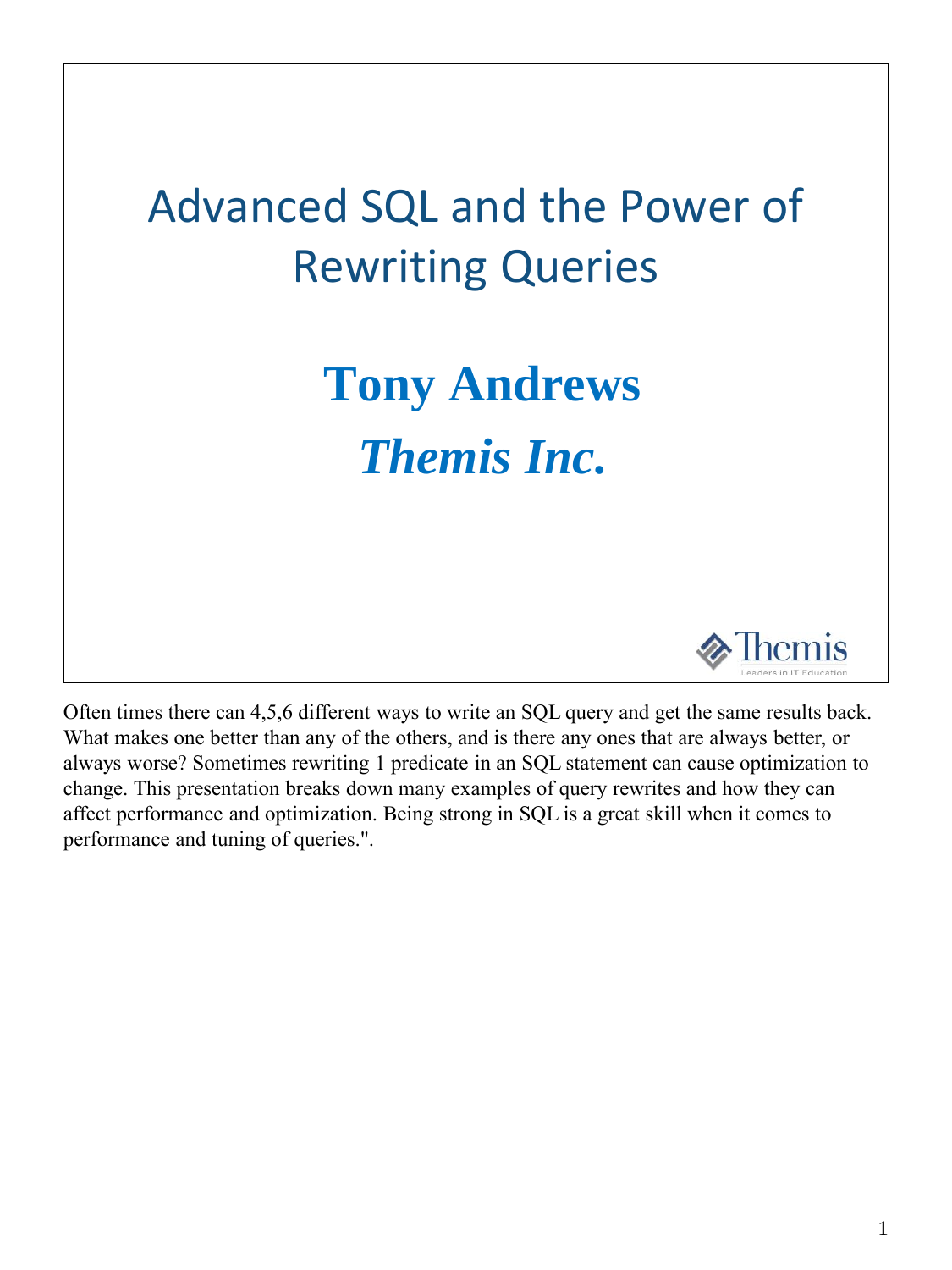## **Objectives**

Presentation Objectives:

- Objective 1: To help the audience become stronger in SQL and understand the power of SQL rewrites.
- Objective 2: To help the audience become more educated in the area of performance and tuning from the application side.
- Objective 3: To help the audience understand how certain SQL statements operate within DB2.
- Objective 4: To help the audience understand the different areas of performance tuning when it comes to a program or query, Objective 5: To break down the many different predicate types and how they affect a query's optimization
- **Get empowered!**



This presentation is to show in detail one of the many ways to help get a query to run faster. As will be shown there are many factors that can have a impact on query performance, but the one that is very powerful and totally in the hands of the developers is the query rewrite.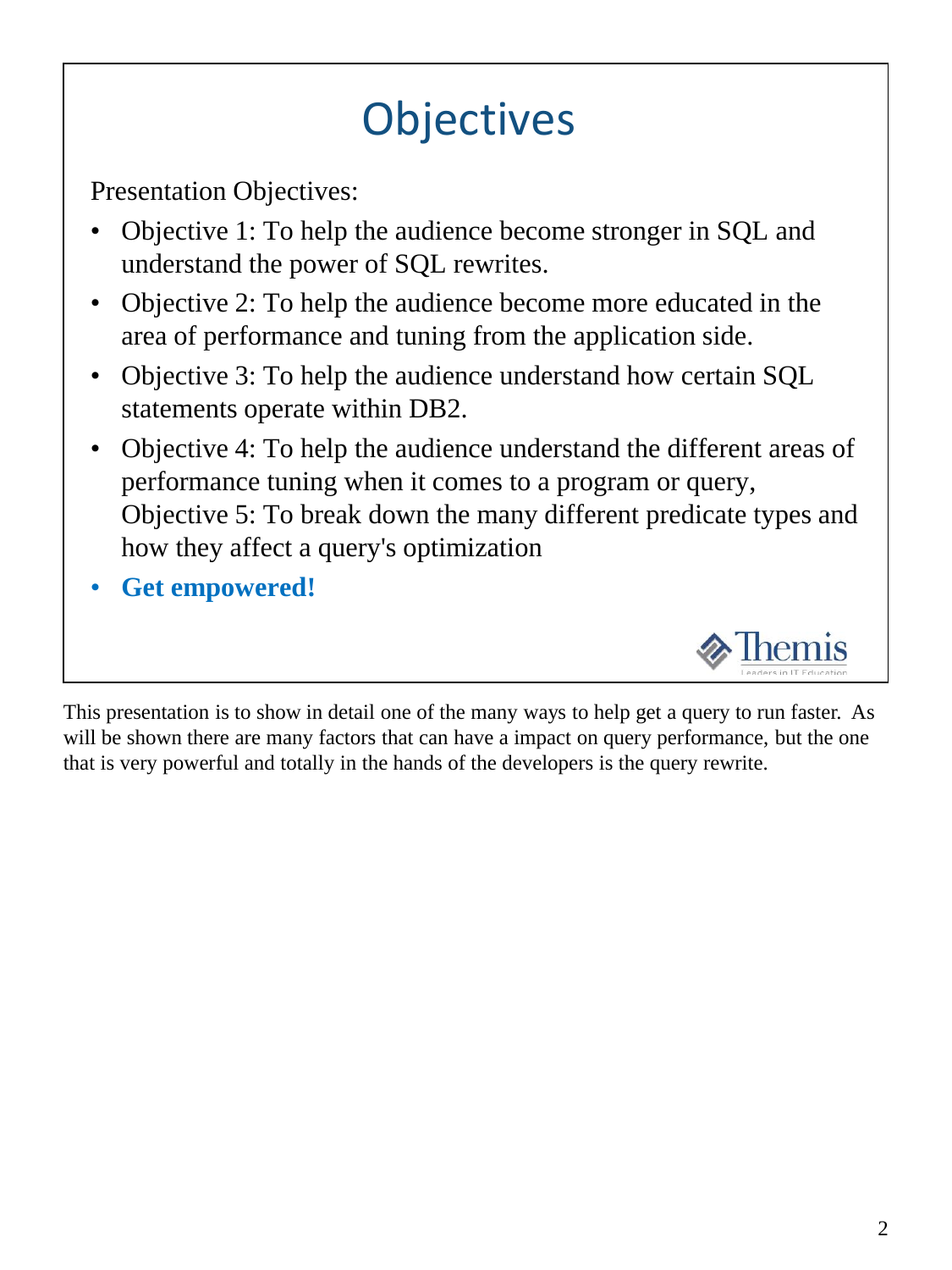### Tuning Approaches

- **Change the SQL. Rewrite the query or predicates a different way**
- **Redesign the program flow**
- **Gather / Alter Statistics**
- **Change Physical Design**
- **System Tuning**





Improving SQL performance can be done in one of at least 5 ways. The first 2 ways are totally controlled by the developer. Changing the way a query is written to and keeping the same logic can often times send the optimizer down a different physical path in gathering the rows for the final result set. At times there may be 3, 4, 5, or 6 different ways to write a query and return the same result sets. The SQL must be written in a way that may be processed efficiently by the database. Redesigning program flow, and minimizing the number of time a program sends SQL statements to DB2 can have an impact.

An appropriate level of statistics about the data must be gathered to tell the optimizer about the nature of the data being accessed.

The way the physical objects are defined must be aligned with the types of queries that are to be performed. The 2 major areas here are indexing and the clustering order of data in a table . Lastly, system tuning may be done to adjust the parameters under which the DB2 subsystem operates to effectively match the workload. Altering system parameters, tuning temporary space, and adjusting buffer pool sizes and thresholds are all examples of this type of tuning. An appropriately tuned system can affect an improvement in performance.

This presentation focuses on the first bullet, changing the SQL.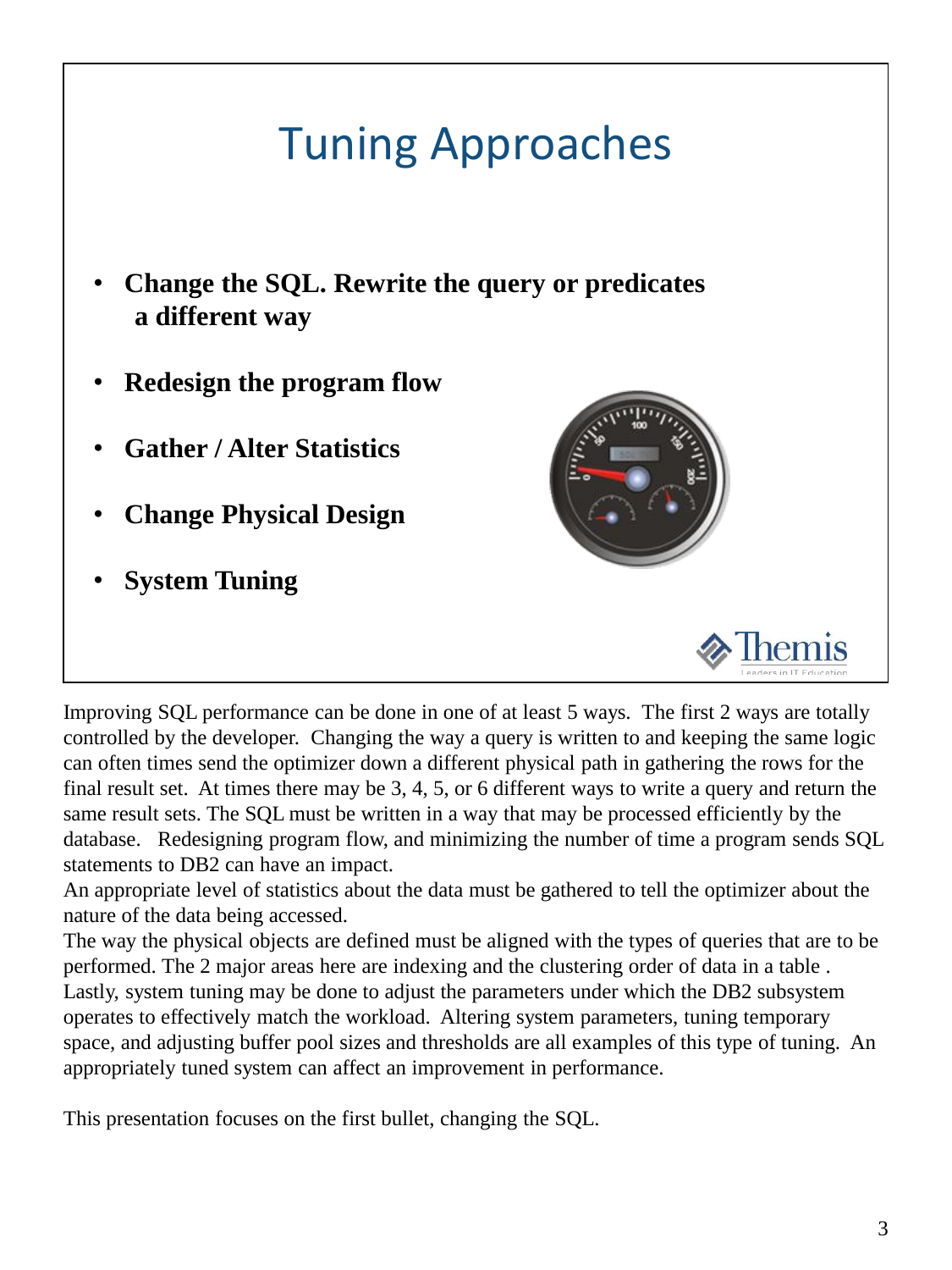#### Review - DEPT Table

#### **Partial data**

| <b>DEPTNO</b>   | <b>DEPTNAME</b>               | <b>MGRNO</b>            |
|-----------------|-------------------------------|-------------------------|
| A00             | SPIFFY COMPUTER SERVICE DIV.  | 000010                  |
| <b>B01</b>      | <b>PLANNING</b>               | 000020                  |
| C <sub>01</sub> | <b>INFORMATION CENTER</b>     | 000030                  |
| <b>D01</b>      | <b>DEVELOPMENT CENTER</b>     | $\sim$ null $>$         |
| D <sub>11</sub> | <b>MANUFACTURING SYSTEMS</b>  | 000060                  |
| D <sub>21</sub> | <b>ADMINISTRATION SYSTEMS</b> | 000070                  |
| <b>E01</b>      | <b>SUPPORT SERVICES</b>       | 000050                  |
| E <sub>11</sub> | <b>OPERATIONS</b>             | 000090                  |
| E21             | <b>SOFTWARE SUPPORT</b>       | 000100                  |
| F <sub>22</sub> | <b>BRANCH OFFICE F2</b>       | $\leq$ null $>$         |
| G22             | <b>BRANCH OFFICE G2</b>       | $\sim$ null $>$         |
| H <sub>22</sub> | <b>BRANCH OFFICE H2</b>       | $\leq$ null $>$         |
| 122             | <b>BRANCH OFFICE 12</b>       | $\sim$ null $>$         |
| J22             | <b>BRANCH OFFICE J2</b>       | $\sim$ null $>$         |
|                 |                               | Leaders in IT Education |

A review of some of the data in the DB2 sample table DEPT.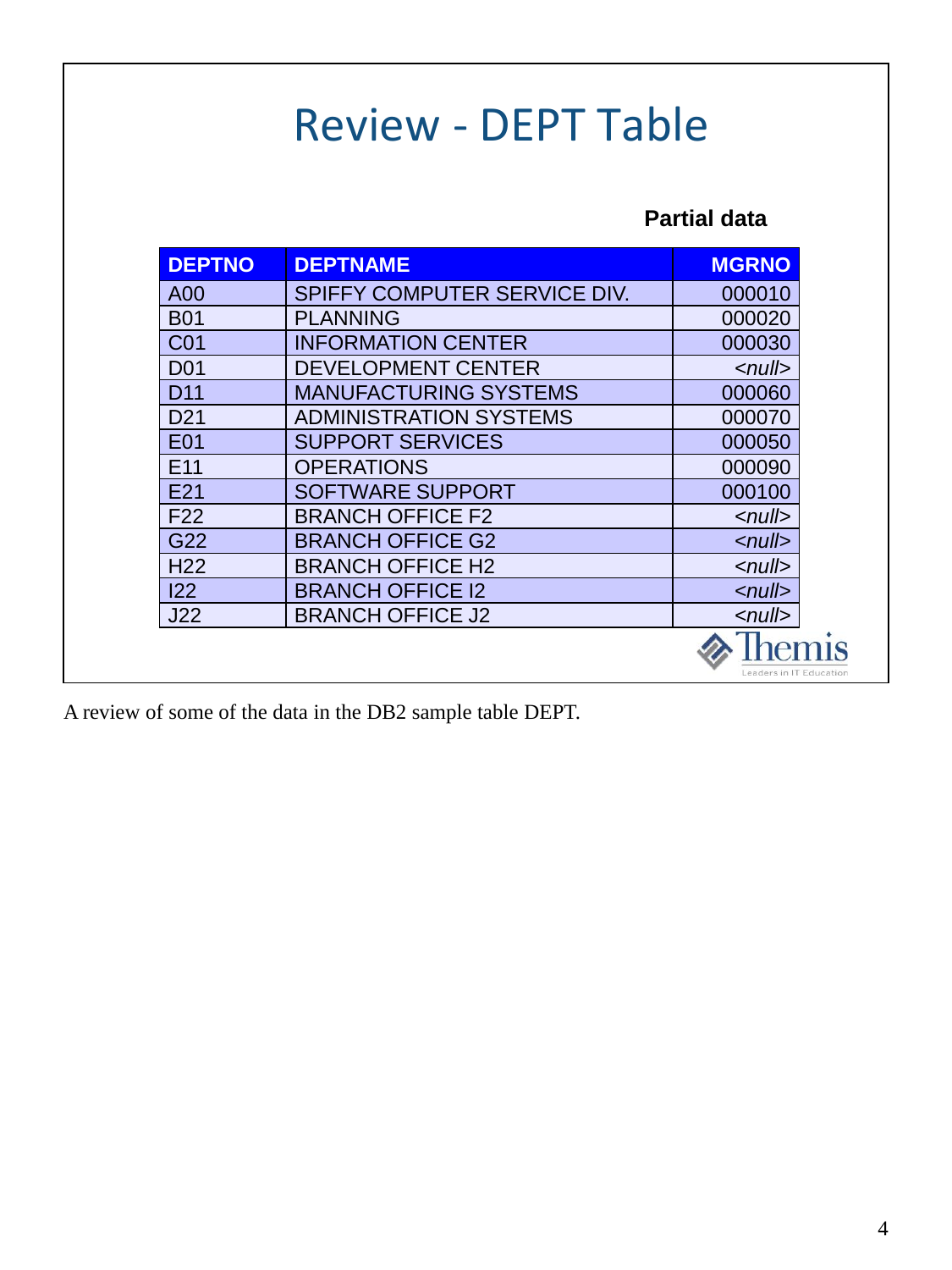| <b>EMPNO</b> | <b>DEPTNO</b>   | <b>LASTNAME</b>  |
|--------------|-----------------|------------------|
| 000010       | A <sub>0</sub>  | <b>HAAS</b>      |
| 000020       | <b>B01</b>      | THOMPSON         |
| 000030       | CO <sub>1</sub> | <b>KWAN</b>      |
| 000050       | E <sub>01</sub> | <b>GEYER</b>     |
| 000060       | D <sub>11</sub> | <b>STERN</b>     |
| 000070       | D <sub>21</sub> | <b>PULASKI</b>   |
| 000090       | F <sub>11</sub> | <b>HENDERSON</b> |
| 000100       | F <sub>21</sub> | <b>SPENSER</b>   |
| 000110       | A <sub>00</sub> | <b>LUCCHESI</b>  |
| 000120       | A <sub>0</sub>  | O'CONNELL        |
| 000130       | C <sub>01</sub> | QUINTANA         |
| 000140       | CO <sub>1</sub> | <b>NICHOLLS</b>  |
| 000150       | D <sub>11</sub> | <b>ADAMSON</b>   |
| 000160       | D <sub>11</sub> | <b>PIANKA</b>    |
| 000170       | D <sub>11</sub> | YOSHIMURA        |
| .            |                 |                  |

Review - EMP Table

**Partial data**



A review of some of the data in the DB2 sample table EMP.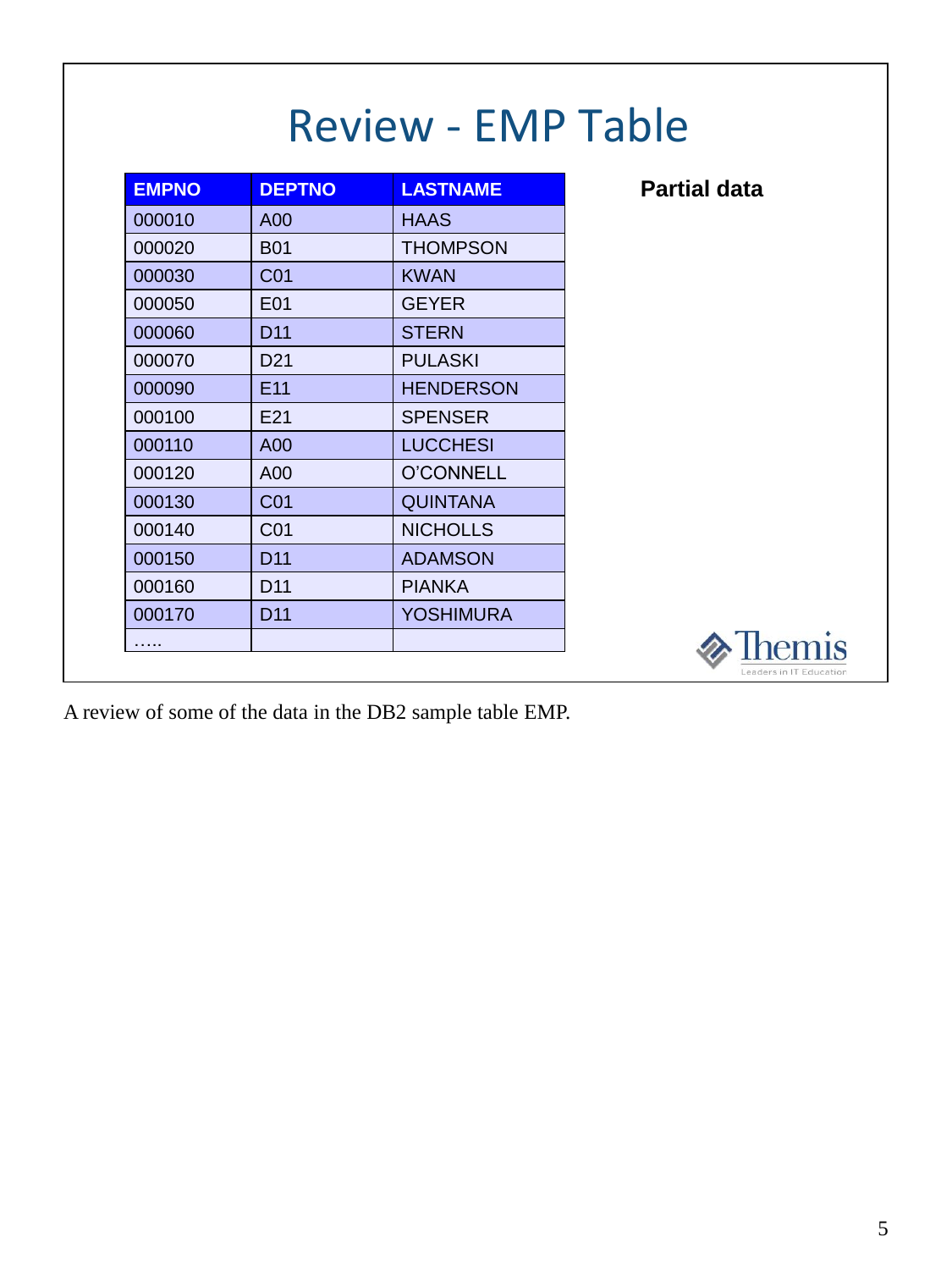### Review – EMPPROJACT Data

#### **Partial data**

| <b>PROJNO</b> | <b>ACTNO</b> |
|---------------|--------------|
| <b>IF1000</b> | 90           |
| <b>IF1000</b> | 100          |
| <b>IF1000</b> | 90           |
| <b>IF2000</b> | 100          |
| <b>IF2000</b> | 100          |
| <b>IF2000</b> | 110          |
| <b>IF2000</b> | 110          |
| MA2112        | 60           |
| MA2112        | 180          |
|               |              |



A review of some of the data in the DB2 sample table EMPPROJACT. An employee will have a rows or rows in this table if they are currently working on a project (or projects). They could also have multiple rows if they are working multiple activities within a specific project. There is a 0-many relationship between the EMP table and this EMPPROJACT table.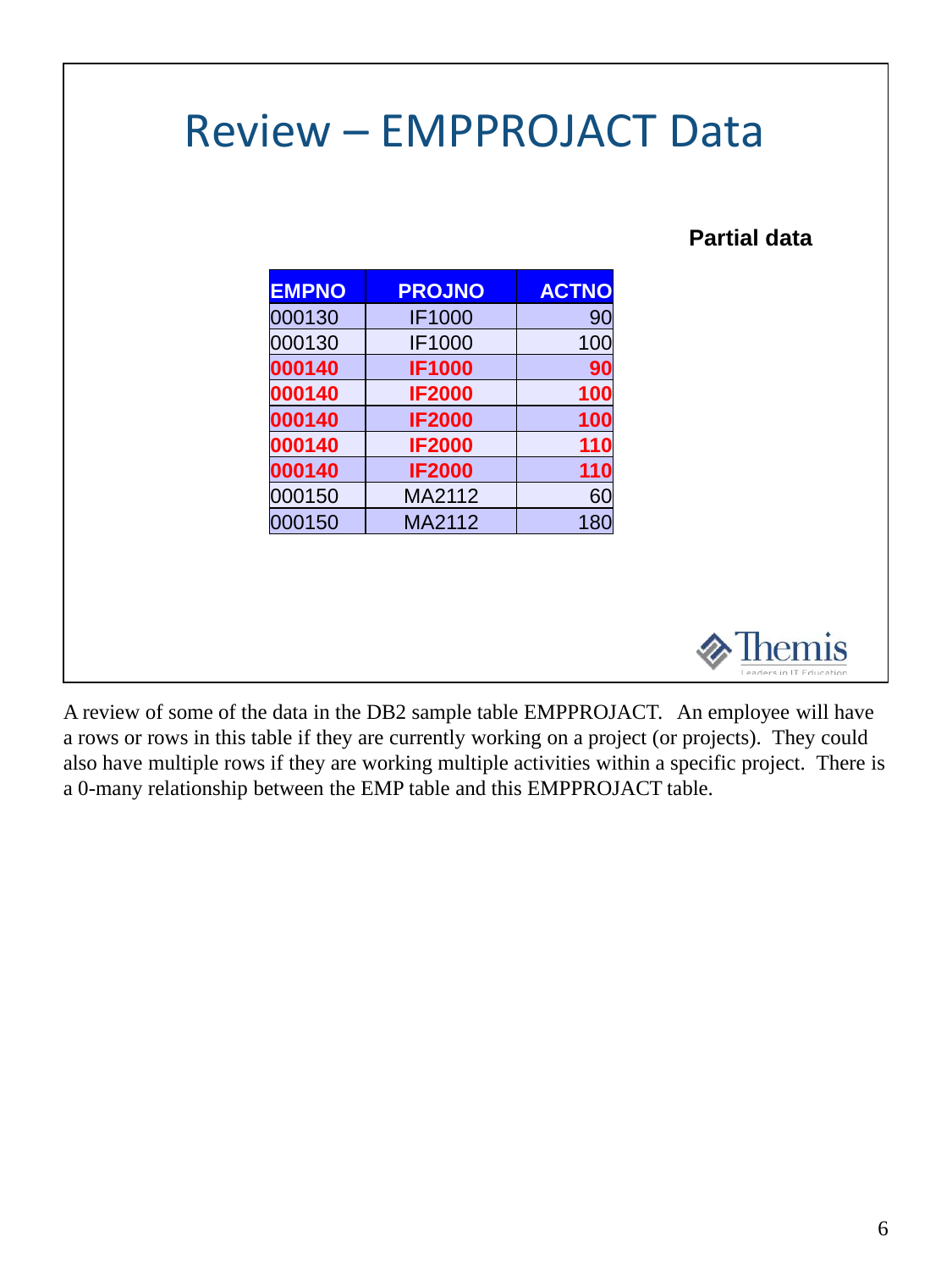|                       | <b>Example 1</b>                                                                                                                                                                                               |
|-----------------------|----------------------------------------------------------------------------------------------------------------------------------------------------------------------------------------------------------------|
|                       | Provide a report of employees who work on Project 'IF2000'.<br>Show Employee Number, Last Name, and Salary.                                                                                                    |
| within same project   | Note: Some employees may not be working on projects<br>Some employees may be working on 1 project<br>Some employee may be working on multiple projects<br>Some employees may be working on multiple activities |
| Tables Needed:<br>EMP | Employee table<br>EMPPROJACT Employee/Project/Activity                                                                                                                                                         |

This request for a report requires 2 tables. There is a 0-many relationship between the tables.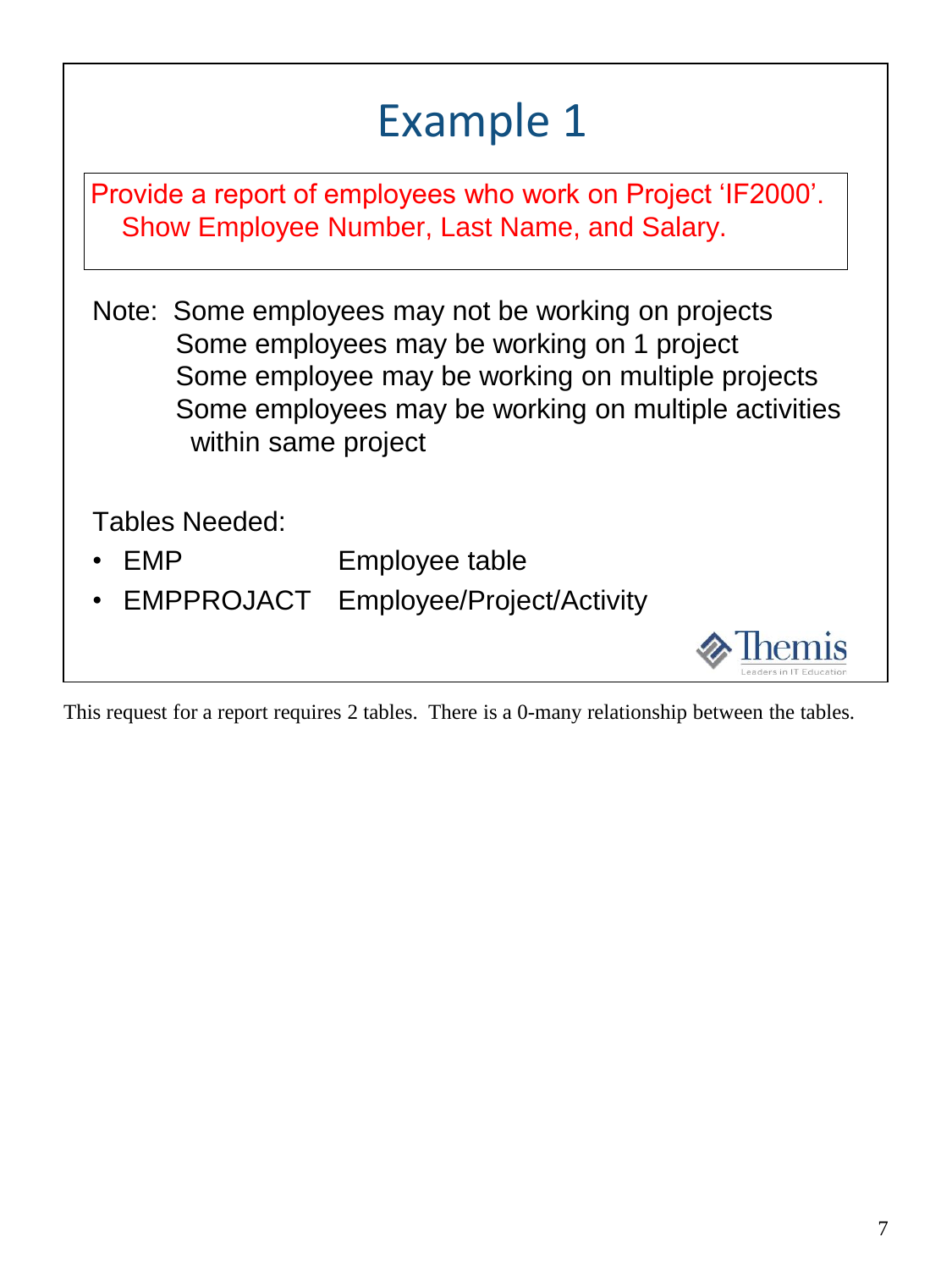#### Example 1 – Solution 1 **If we try a join, we get the following duplicate results: Join Logic SELECT E.EMPNO, E.LASTNAME, E.SALARY FROM EMP E, EMPPROJACT EP WHERE E.EMPNO = EP.EMPNO AND EP.PROJNO = 'IF2000' EMPNO LASTNAME SALARY** 000030 KWAN 38250.00 000140 NICHOLS 28420.00 000140 NICHOLS 28420.00 000140 NICHOLS 28420.00 000140 NICHOLS 28420.00 Duplicates because this employee works on multiple activities associated with project 'IF2000'

The first thought to fulfill this request would be to code and execute an SQL Join between the 2 tables, zeroing in on the employees that are a part of Project = 'IF2000'.

As can be seen, when a join is coded (and knowing the relationship between the tables) there is a potential for duplicates that show up due to the multiple activities some employees can be assigned for that project. This is where developers need to be aware and know the relationship between tables. I have seen many incident reports come about in production where a query was running for awhile and working only because it was lucky that there existed no duplicate in the data. But when more data was added, duplicates came about and the program/query then issued duplicate rows.

KNOW YOUR DATA and RELATIONSHIPS.

What can be done to eliminate the duplicates?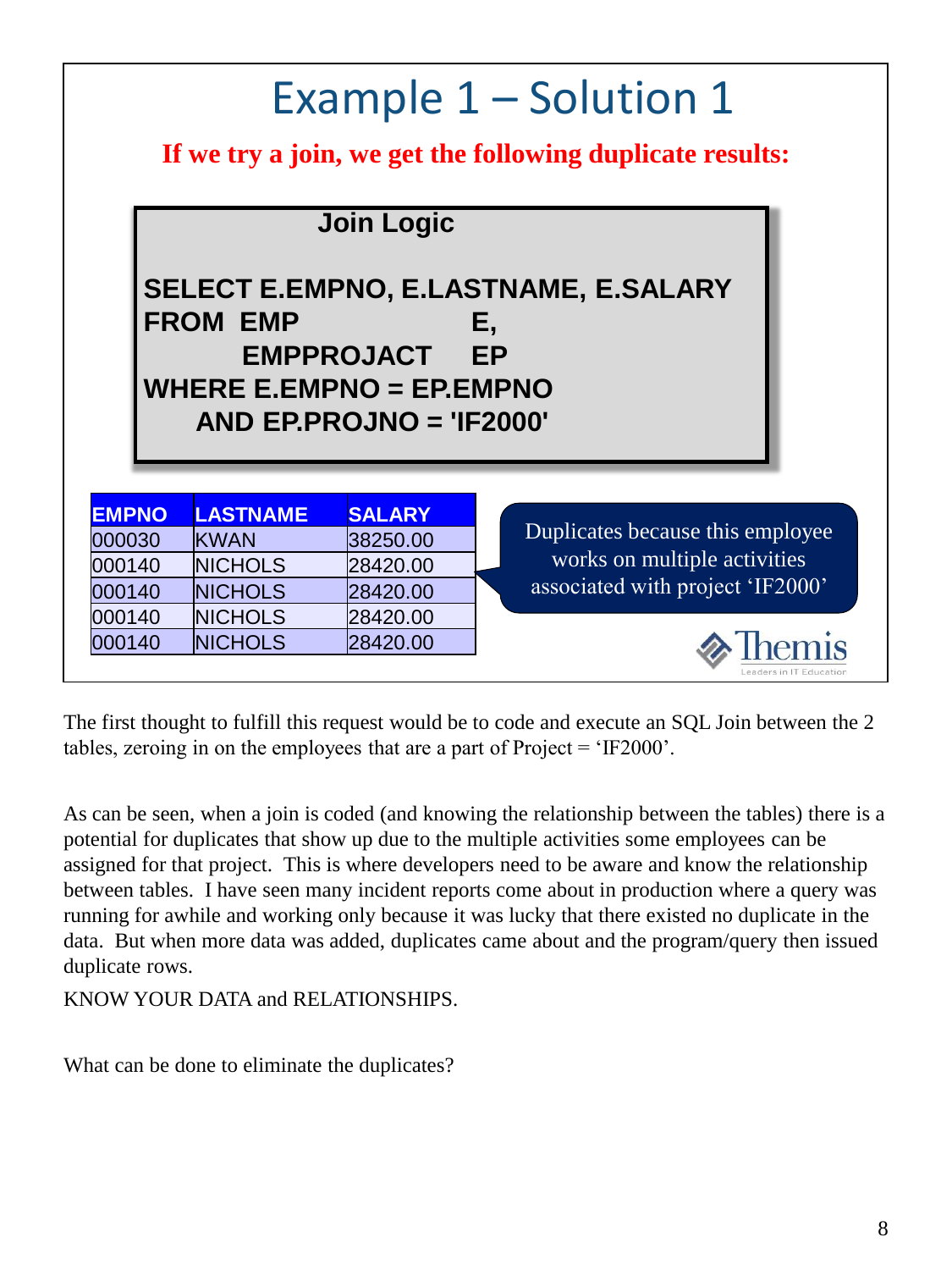|                  |                         |                                                                     | Example 1 – Solution 1                                   |
|------------------|-------------------------|---------------------------------------------------------------------|----------------------------------------------------------|
|                  |                         |                                                                     | <b>Need a Distinct or Group By to handle duplicates:</b> |
|                  |                         | <b>Join Logic</b>                                                   |                                                          |
| <b>FROM EMP</b>  | <b>EMPPROJACT</b>       | Ε,<br>EP<br>WHERE E.EMPNO = $EP.$ EMPNO<br>AND EP.PROJNO = 'IF2000' | <b>SELECT DISTINCT E.EMPNO, E.LASTNAME, E.SALARY</b>     |
|                  |                         |                                                                     | Add a DISTINCT?                                          |
| <b>EMPNO</b>     | <b>LASTNAME</b>         | <b>SALARY</b>                                                       |                                                          |
| 000030<br>000140 | IKWAN<br><b>NICHOLS</b> | 38250.00<br>28420.00                                                |                                                          |
|                  |                         |                                                                     | eaders in IT Education                                   |

The easiest and first thought most developers think of is to add the Distinct word as part of the select, which will eliminate the duplicates.

In order for the RDBMS to eliminate duplicates via the Distinct, it may loads the data into a Sort Workfile and execute a sort in order to get the data ordered. It then pulls out the unique values. Distinct does not always cause a sort to take place as DB2 often does sort avoidance. The only way to know for sure would be executing a DB2 Explain.

If there is a sort specific to the distinct, there is some overhead involved in this sort. A workfile must be allocated, then loaded, then sorted, and from there unique values are pulled for the final result set. Sorts are pretty fast in DB2, and my first questions when I see a sort occurring are: Can it be eliminated? How big is the sort? Sorts are expensive as their size.

Group By will also eliminate duplicates and works the same as a distinct.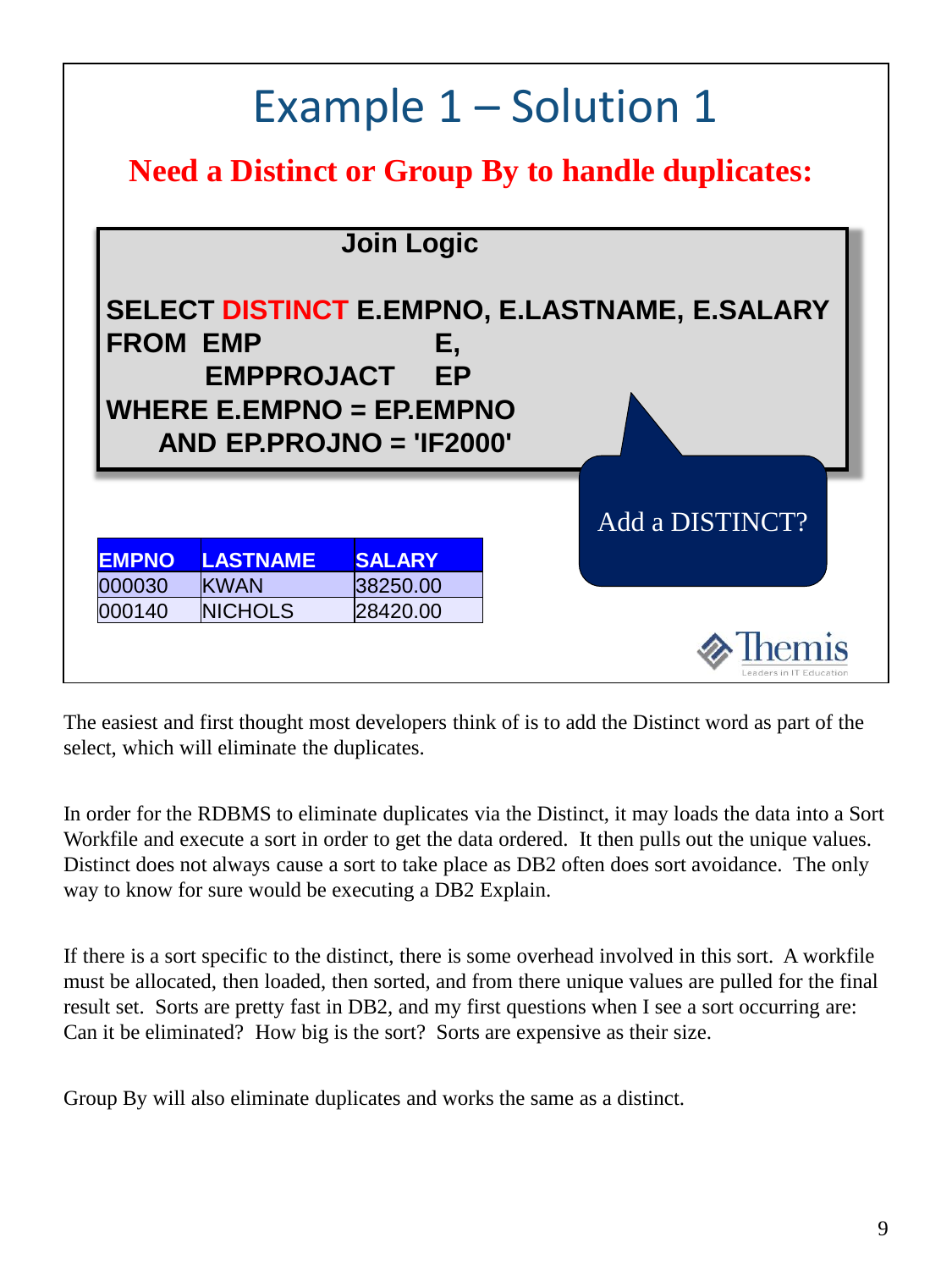

There are other ways to eliminate the duplicates needed for this example, both ways requiring a Subquery. These options are available because the there is no data needed to be retrieved from the EMPPROJACT table. This give us the option to take it out of the join, and move it into a subquery.

The first way is to code a Non Correlated Subquery, as shown on this page.

This query is checking to see if each EMPNO value is in the list of EMPNOs generated by the subquery. An EMPNO could be in the list multiple times, but the results will not show the EMPNO multiple times. Remember that the list of values coming out of a non-correlated subquery will have its results sorted in order to eliminate duplicates in the list, and to get the list in ascending order.

Db2 will sometimes take the values from the non correlated subquery, and instead of keeping the list in a an In-List, will put the values into a temporary table and then use it in a join to the outer table.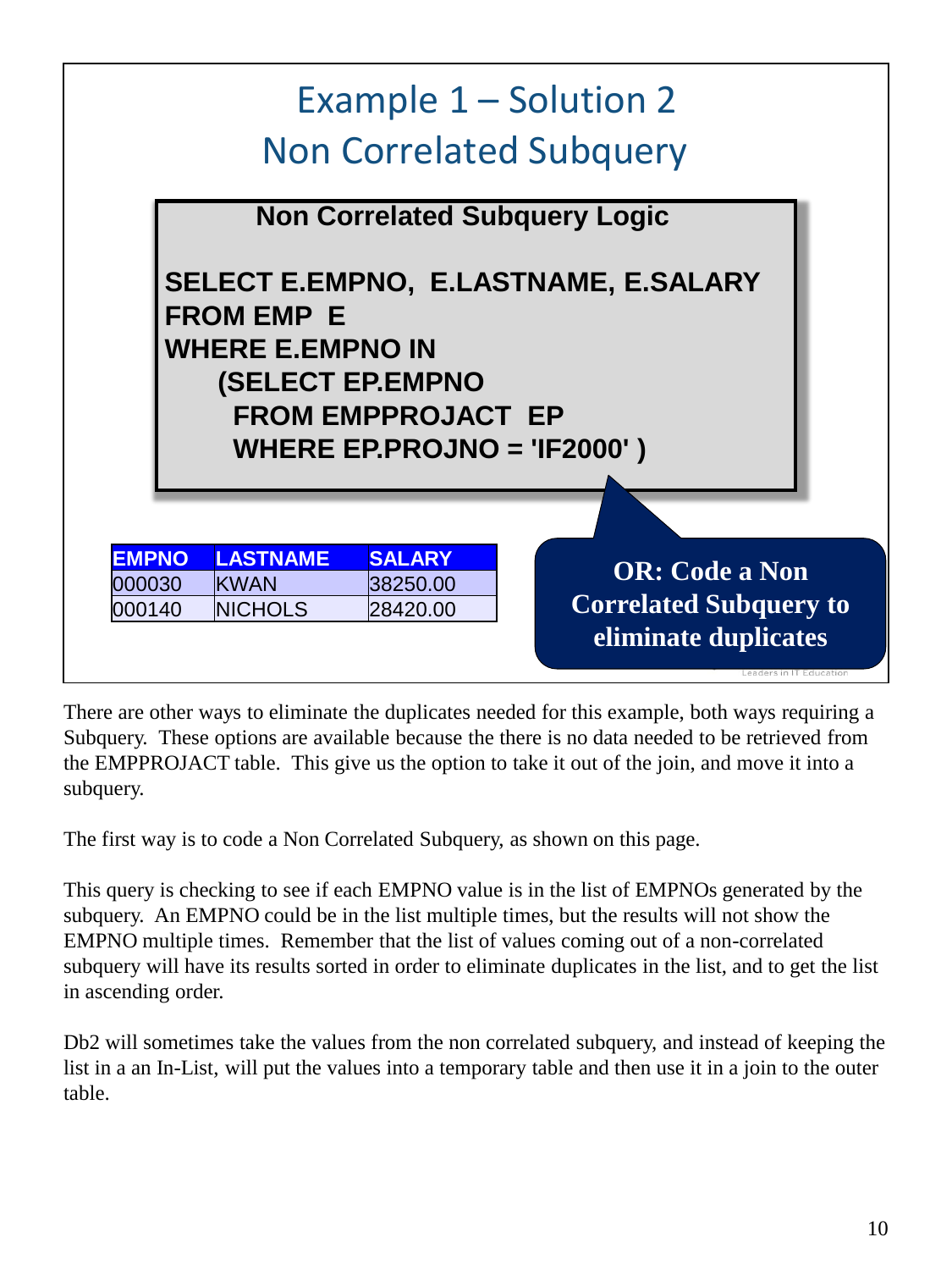

The other way to eliminate duplicates is by coding the SQL using a Correlated Subquery with the Exists clause.

The logic here is as each EMPNO value is passed to the subquery for execution, the question "Does that join condition exist for the particular EMPNO value?" is processed. Even if it exists multiple times in the subquery, the value will still only get written out once.

Writing it this way eliminates any sorts that could be taking place in a jpin, but the subquery will get executed multiple times.

Which way is best ?

- 1). Using the Distinct
- 2). Writing a subquery using the 'In'
- 3). Writing a subquery using the 'Exists'

Of course the answer is 'It depends'.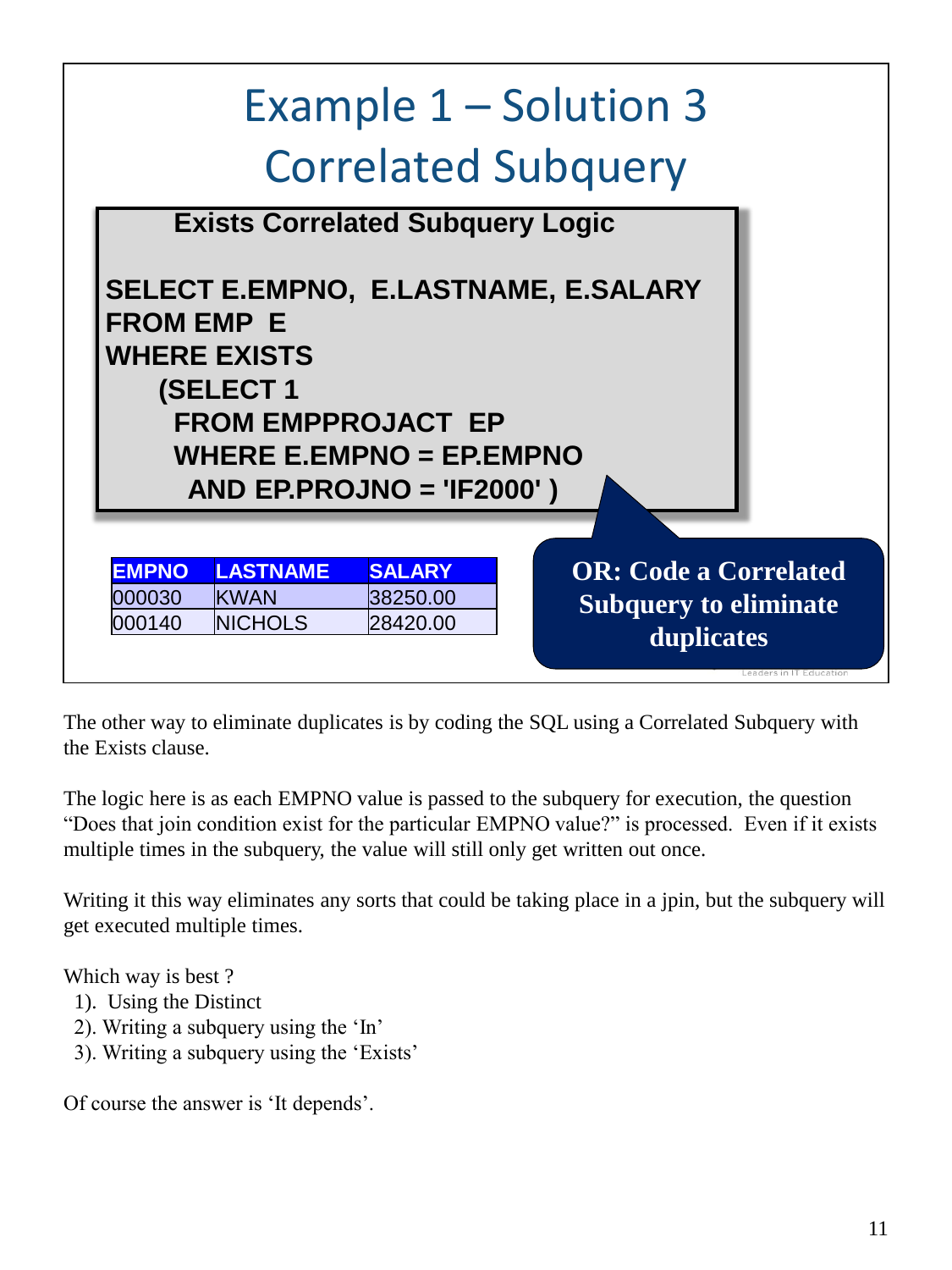#### Example  $1$  – Solution 4 Count(\*) logic

|              |                                                                                                     | Count(*) Logic               |                                             |                                              |
|--------------|-----------------------------------------------------------------------------------------------------|------------------------------|---------------------------------------------|----------------------------------------------|
| WHERE $0 <$  | <b>FROM EMP E</b><br>(SELECT COUNT(*)<br><b>FROM EMPPROJACT EPA</b><br>WHERE EPA.EMPNO = $E.$ EMPNO | $AND EPA.PROJNO = 'IF2000')$ | <b>SELECT E.EMPNO, E.LASTNAME, E.SALARY</b> | Count Logic<br><b>Typically not</b><br>good. |
| <b>EMPNO</b> | <b>LASTNAME</b>                                                                                     | <b>SALARY</b>                |                                             |                                              |
| 000030       | <b>KWAN</b>                                                                                         | 38250.00                     |                                             |                                              |
| 000140       | <b>NICHOLS</b>                                                                                      | 28420.00                     |                                             |                                              |
|              |                                                                                                     |                              |                                             | Leaders in IT Education                      |

This is pretty common logic for developers and analyst because it makes a little more straightforward sense. But this query is the most expensive in execution time and CPU and would not be a recommendation.

This is due to the fact that it must first count up all the rows that meet the criteria for each specific employee number, instead of stopping at the first occurrence (in the case of EXIST logic) or the one time building of an IN list. There is no need to always count the number of rows for each employee number working on 'IF20000' and comparing to 0. The counting of rows at times can have considerable overhead involved.

This logic seems to be found in much older code at companies and should be rewritten whenever found.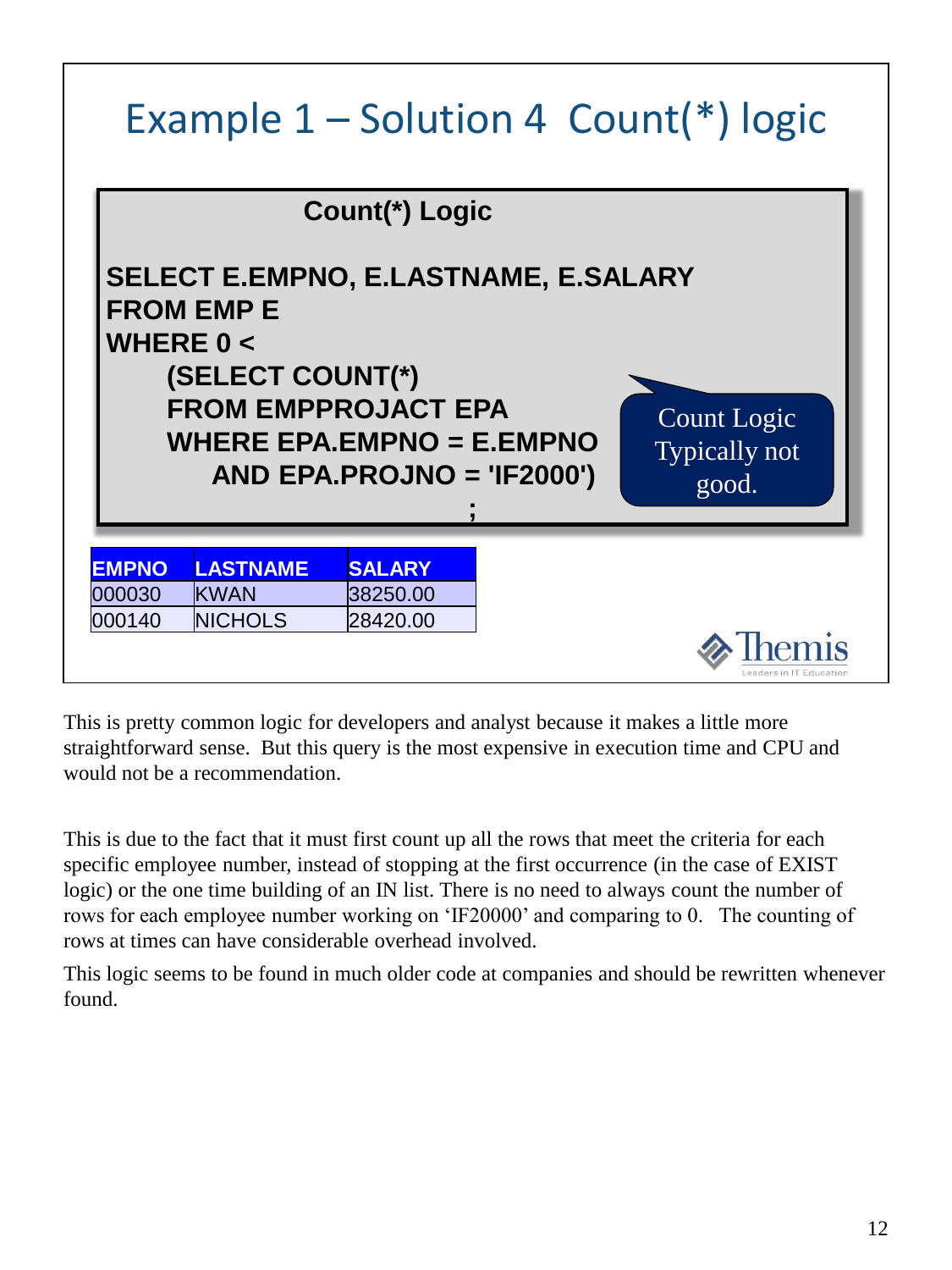|                        |                                                                                                                                                                                                                                                                                                           |                           | Example 1 – Solution 4                                                                         |
|------------------------|-----------------------------------------------------------------------------------------------------------------------------------------------------------------------------------------------------------------------------------------------------------------------------------------------------------|---------------------------|------------------------------------------------------------------------------------------------|
|                        |                                                                                                                                                                                                                                                                                                           |                           | <b>Intersect Logic</b>                                                                         |
|                        | <b>WITH X AS</b><br><b>(SELECT E.EMPNO</b><br><b>FROM EMP E</b><br><b>INTERSECT ALL</b><br><b>SELECT EPA.EMPNO</b><br><b>FROM EMPPROJACT EPA</b><br><b>WHERE EPA.PROJNO = 'IF2000'</b><br>SELECT E.EMPNO, E.LASTNAME, E.SALARY<br><b>FROM EMP E, X</b><br>WHERE E.EMPNO = $X$ .EMPNO<br><b>ORDER BY 1</b> | <b>Intersect Logic</b>    | Intersect to get<br>EMPNO <sub>s</sub> , then<br>join to get<br><b>LASTNAME</b> and<br>SALARY. |
|                        |                                                                                                                                                                                                                                                                                                           |                           |                                                                                                |
| <b>EMPNO</b><br>000030 | <b>LASTNAME</b><br><b>KWAN</b>                                                                                                                                                                                                                                                                            | <b>SALARY</b><br>38250.00 |                                                                                                |
| 000140                 | <b>NICHOLS</b>                                                                                                                                                                                                                                                                                            | 28420.00                  |                                                                                                |

The SQL NTERSECT can also be used to find the EMPNOs that are in the EMP table and also in the EMPPROJACT table under project 'IF2000' . A join is then need back to the EMP table in order to get the LASTNAME and SALARY.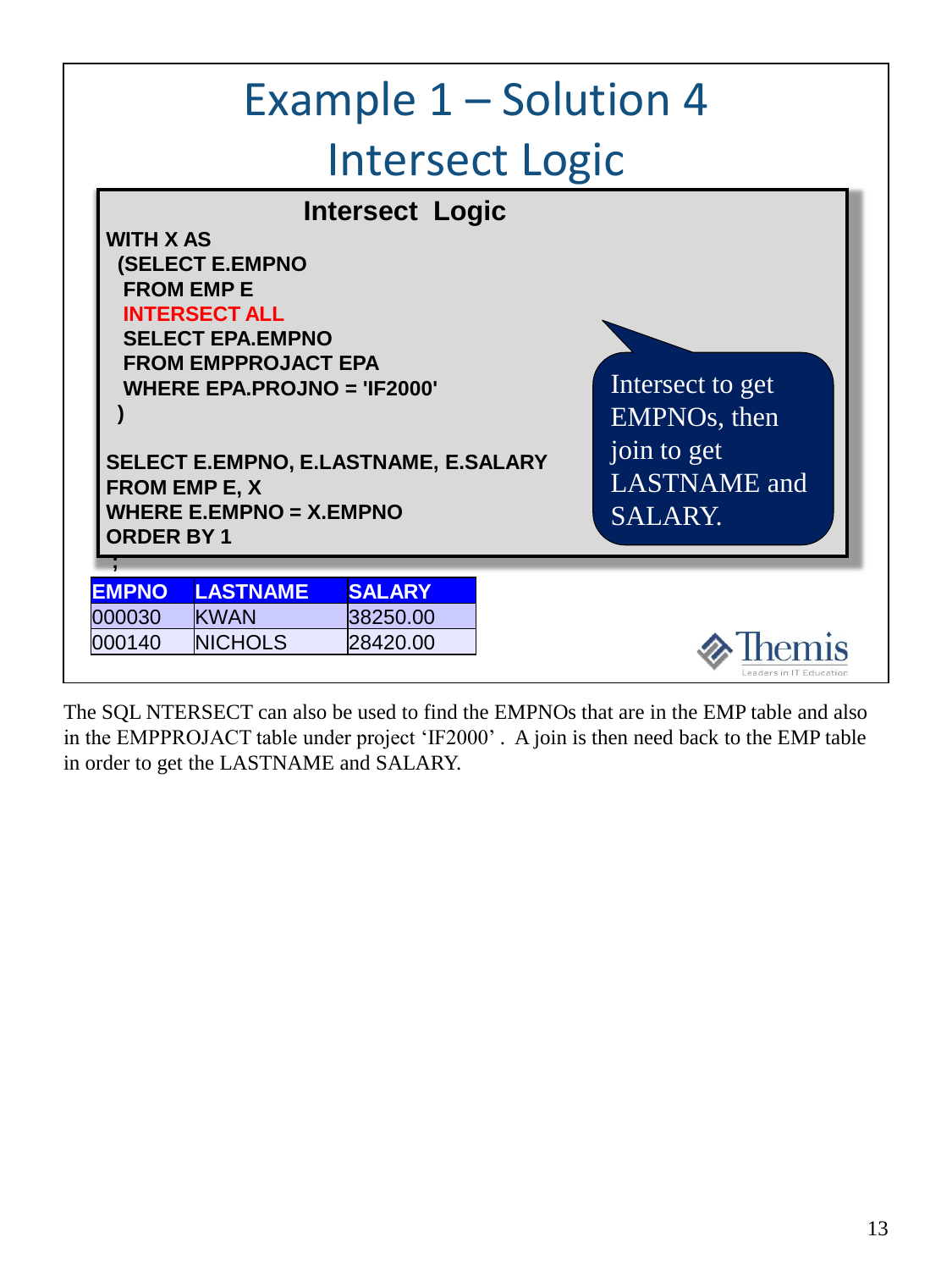#### Example Differences

- Distinct. By coding the distinct, DB2 may sort the final result set to eliminate duplicates.
- Non Correlated Subquery. Subquery executes once and puts results either into a list or table to feed the outer query.
- Correlated Subquery. Subquery gets executed multiple times, executing for each unique EMPNO from the outer query.
- Count(\*). Counts every row where each EMPNO value exists in the EMPPROJACT table and compares the count to 0. Very inefficient!
- INTERSECT ALL. First gets each EMPNO from top query that intersects (exists) in the EMPPROJACT table, Then join to EMP table for LASTNAME and SALARY.



Which one is best? It depends:

How big is the Distinct sort? The larger the size of sorts the more expensive the query and runtime. This is typically the worst. What does the join process look like? Are there indexes involved in the join? Which join method? Any join sorts?

Non Correlated Subquery. This is typically better because the sort is smaller than the Distinct sort. The sort is done on only one column for however many values come out of the subquery.

Correlated Subquery. This subquery will execute multiple times so it is imperative that the subquery uses a index when it gets processed for each value sent to it via the join. If the subquery can execute as 'Index Only' and there is matching index occurring, executing many times can be very fast and efficient.

So the answer is 'It Depends'. The nice thing about these is that we have options for duplicate data at times and they all execute very different within DB2. Depending on the data and physical design, one will usually run better than the others.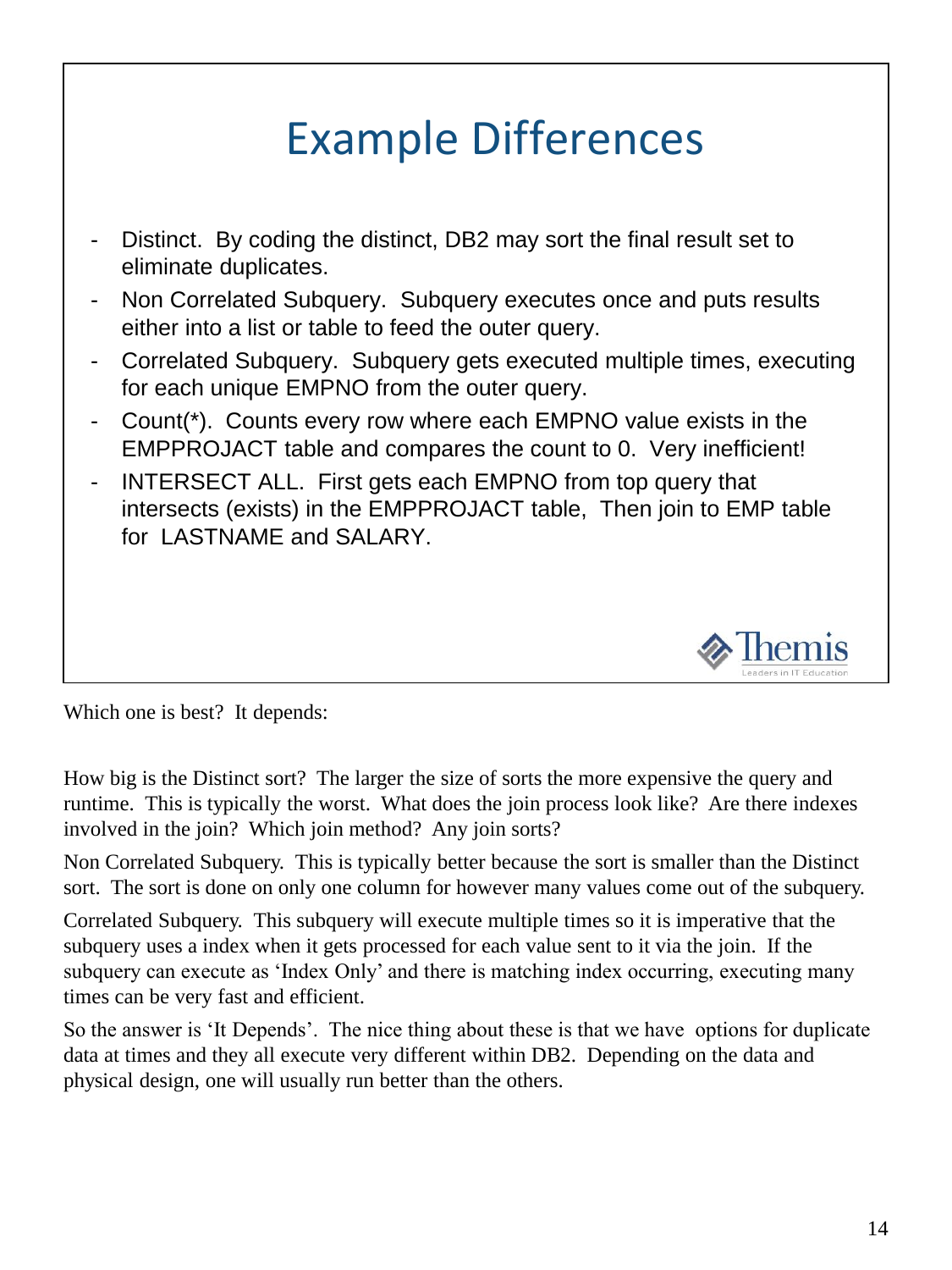|                                                                    | <b>Example 2</b>                       |              |                         |  |  |
|--------------------------------------------------------------------|----------------------------------------|--------------|-------------------------|--|--|
|                                                                    | Provide a list of employees that major |              |                         |  |  |
| in both 'MAT' and 'CSI'                                            |                                        |              |                         |  |  |
| Note: Each employee will have a row in the table for<br>each major | <b>EMPNO</b>                           | <b>MAJOR</b> |                         |  |  |
|                                                                    | E1                                     | <b>MAT</b>   |                         |  |  |
| <b>EMPMAJOR</b>                                                    | E1                                     | <b>CSI</b>   |                         |  |  |
|                                                                    | E2                                     | <b>MAT</b>   |                         |  |  |
|                                                                    | E <sub>3</sub>                         | <b>CSI</b>   |                         |  |  |
|                                                                    | E4                                     | <b>ENG</b>   |                         |  |  |
|                                                                    |                                        |              | Leaders in IT Education |  |  |

This screen starts the second example. This is a typical table design where an ID / ACCT\_NUM may have multiple rows each unique based on an ACCT type, status, code, ….

This table is not one of the DB2 sample tables but a good example of a common design. In this example, how do we find the employee numbers that have both a row with value of 'MAT' in the MAJOR column, and also a row with a value of 'CSI' in the MAJOR column?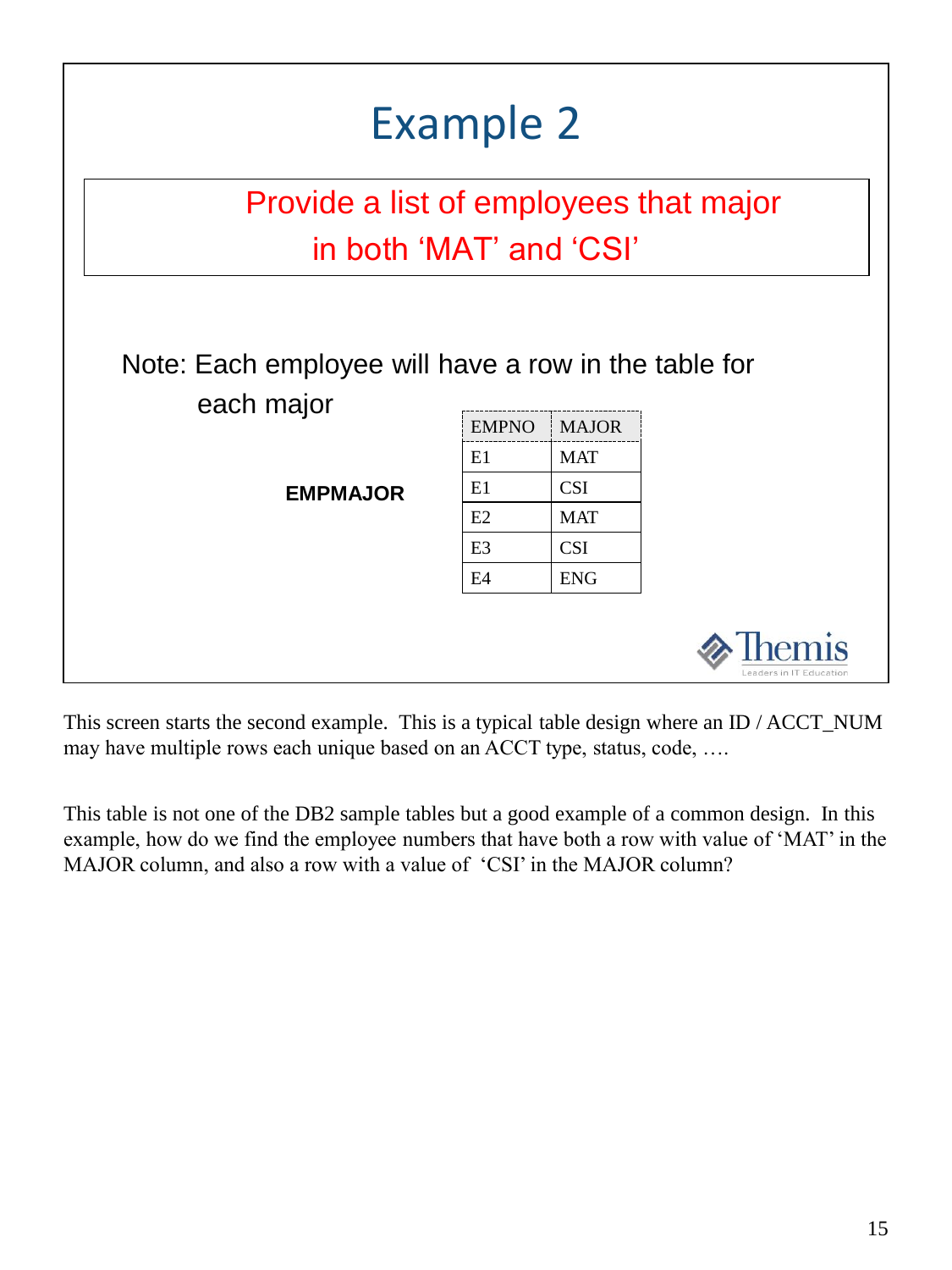

The first solution would be to code a query with a Group BY and Having clause to see which EMPNO(s) have both (a count of 2) rows that have a 'MAT' and 'CSI'.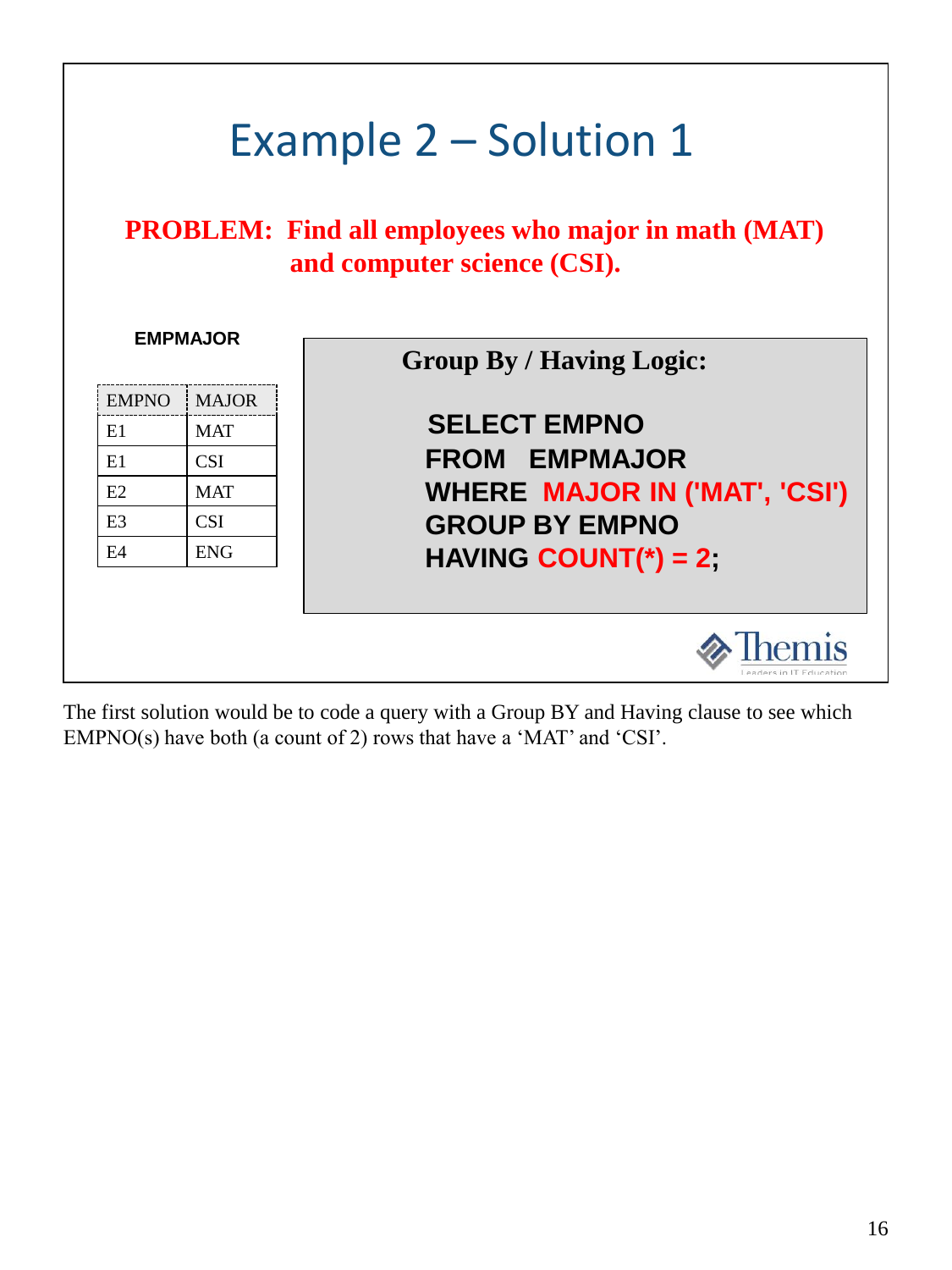|                | Example 2 – Solution 2<br><b>PROBLEM:</b> Find all employees who major in math (MAT) and<br>computer science (CSI). |                                                                 |  |  |
|----------------|---------------------------------------------------------------------------------------------------------------------|-----------------------------------------------------------------|--|--|
|                | <b>Quota Query Logic</b><br><b>EMPMAJOR</b>                                                                         |                                                                 |  |  |
| <b>EMPNO</b>   | <b>MAJOR</b>                                                                                                        | <b>SELECT DISTINCT EM1.EMPNO</b><br><b>FROM EMPMAJOR AS EM1</b> |  |  |
| E1             | <b>MAT</b>                                                                                                          | WHERE $2 =$                                                     |  |  |
| E1             | <b>CSI</b>                                                                                                          | (SELECT COUNT(*)                                                |  |  |
| E2             | <b>MAT</b>                                                                                                          | <b>FROM EMPMAJOR EM2</b>                                        |  |  |
| E <sub>3</sub> | <b>CSI</b><br>WHERE $EM2$ .EMPNO = EM1.EMPNO                                                                        |                                                                 |  |  |
| FA             | <b>ENG</b><br>AND EM2.MAJOR IN ('MAT', 'CSI');                                                                      |                                                                 |  |  |
|                |                                                                                                                     |                                                                 |  |  |

The next solution would be to code what's called a 'Quota Query' where the number 2 is used in a correlated subquery.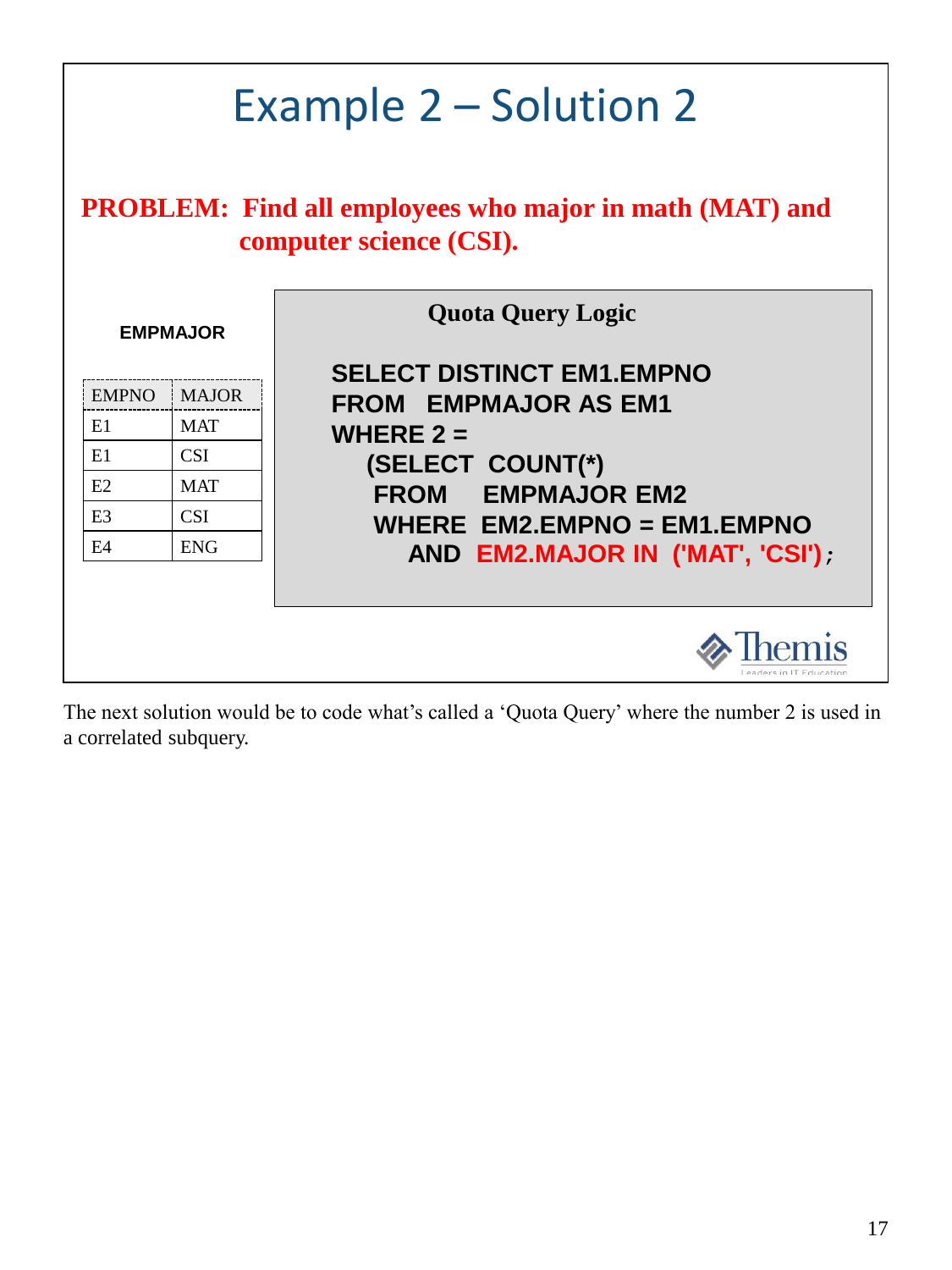|                            | Example 2 – Solution 3                                                                    |                                                                                          |  |  |  |
|----------------------------|-------------------------------------------------------------------------------------------|------------------------------------------------------------------------------------------|--|--|--|
|                            | <b>PROBLEM:</b> Find all employees who major in math (MAT) and<br>computer science (CSI). |                                                                                          |  |  |  |
| <b>EMPMAJOR</b>            |                                                                                           | <b>Self Join Logic:</b>                                                                  |  |  |  |
| <b>EMPNO</b><br>E1<br>E1   | <b>MAJOR</b><br><b>MAT</b><br><b>CSI</b>                                                  | <b>SELECT EMPNO</b><br><b>FROM EMPMAJOR AS EMP1 JOIN</b><br><b>EMPMAJOR AS EMP 2</b>     |  |  |  |
| E2<br>E <sub>3</sub><br>E4 | <b>MAT</b><br><b>CSI</b><br><b>ENG</b>                                                    | ON $EMP1.EMPNO = EMP2.EMPNO$<br>WHERE $EMP1.MAJOR = 'MAT'$<br>AND EMP2.MAJOR = $'CSI'$ ; |  |  |  |
|                            |                                                                                           | eaders in IT Education                                                                   |  |  |  |

And the last way to code logic for this would be using an SQL 'Self Join' where you join the EMP table to itself by EMPNO. And by joining this way we code where in one table there is a row with 'MAT' and self joining back but looking for a 'CSI' row.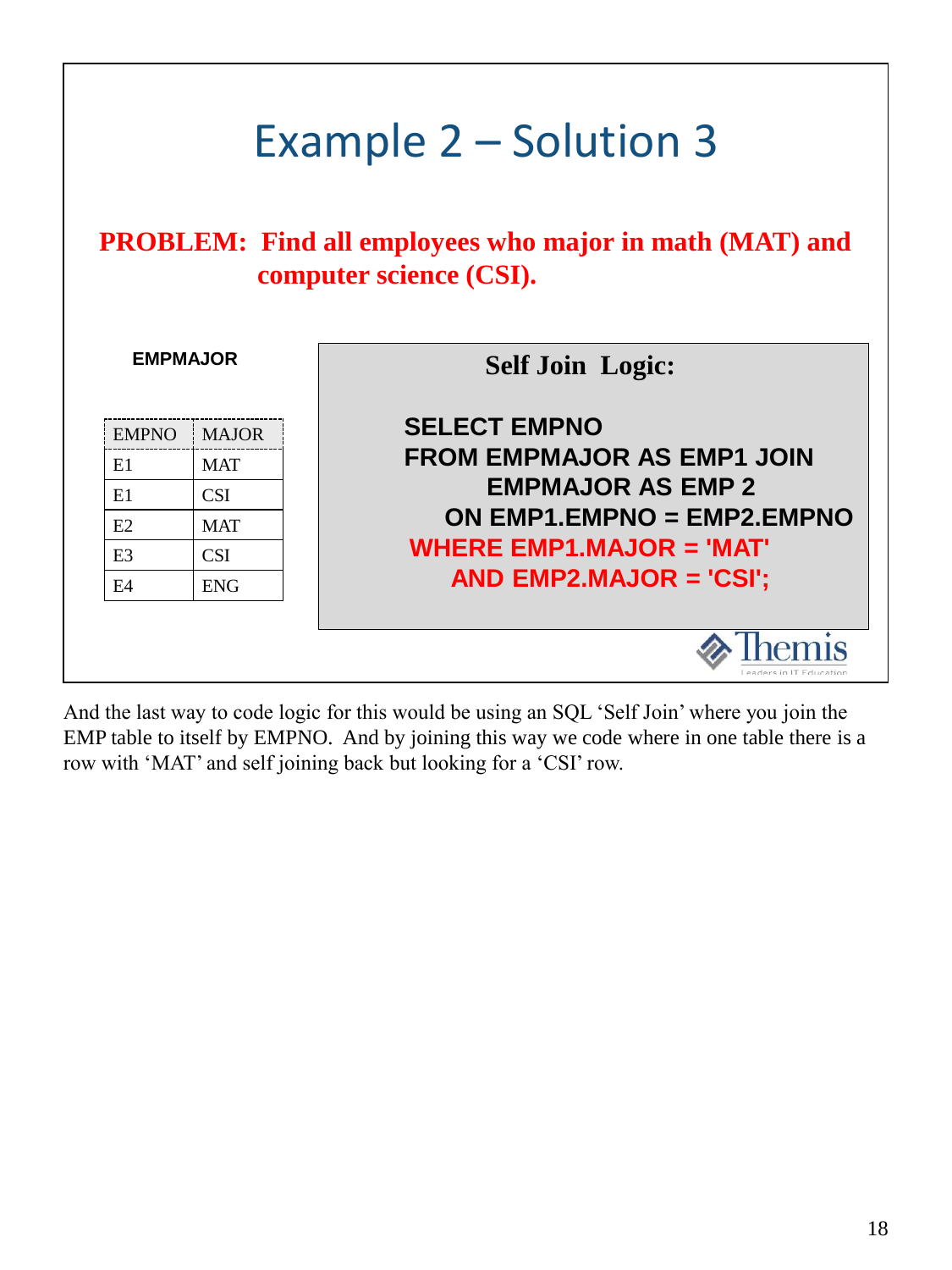

This screen starts the third example. Each employee row in the EMP table contains the department that the employee works in and their birth date. This query is to find the youngest employee in each department.

Solution 1 would be coding a query with a correlated subquery.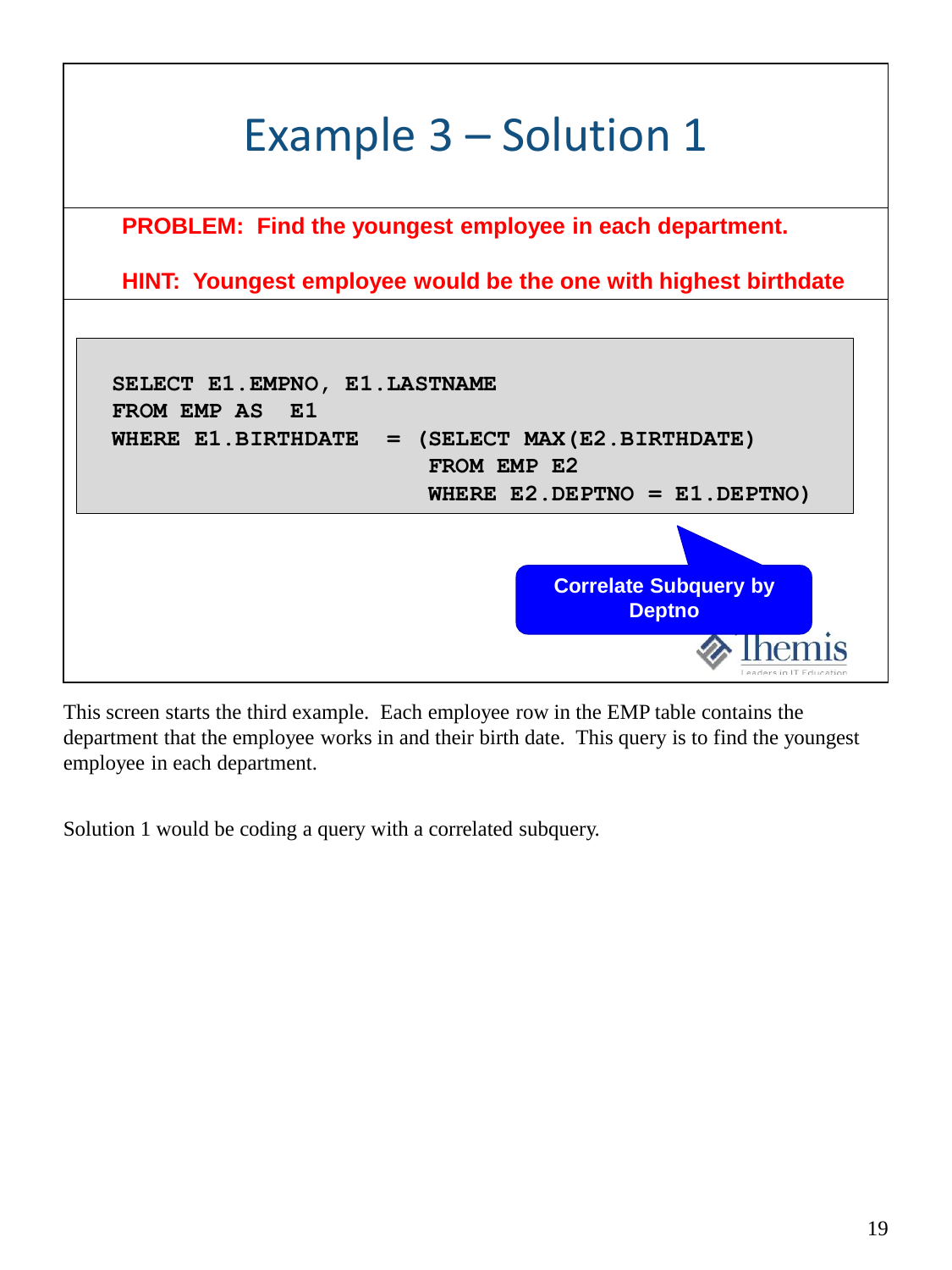

This solution is using what is called a Row-Value expression in SQL where the 'IN' predicate contains 2 values for each entry in the in list.

The in-list would look like (deptno1 and max birthdate, deptno2 and max birthdate, …)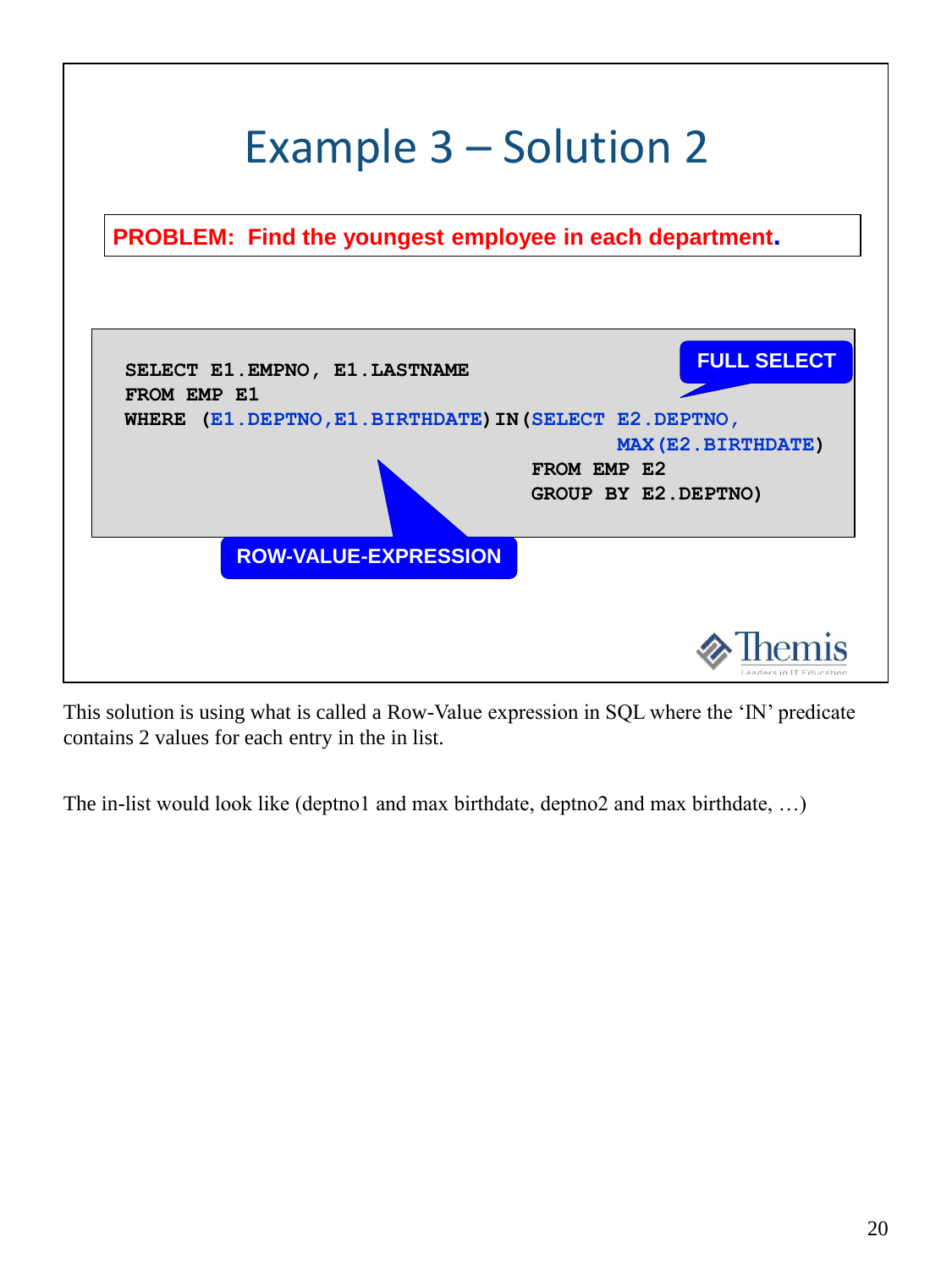

Example 4 needs some aggregation (average bonus and average salary) calculations for its logic. This first solution is by coding correlated subqueries that are scalar fullselects to compare.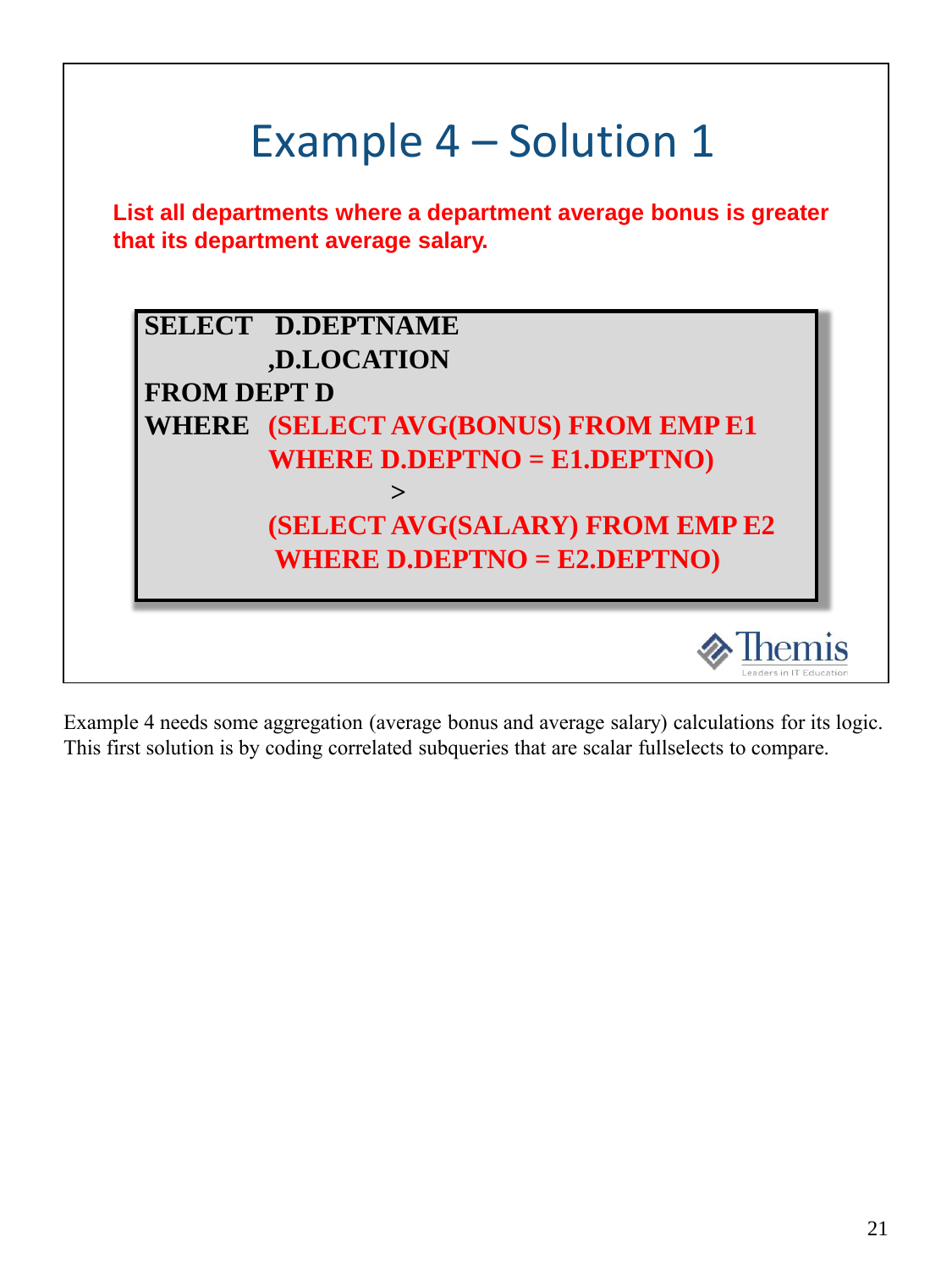|                                                                                                                          | Example 4 – Solution 2 |                        |
|--------------------------------------------------------------------------------------------------------------------------|------------------------|------------------------|
| List all departments where a department average bonus is greater<br>that its department average salary.                  |                        |                        |
| SELECT D.DEPTNO, D.LOCATION, AVG(BONUS), AVG(SALARY)                                                                     |                        |                        |
| FROM THEMIS81.DEPT AS D INNER JOIN<br>THEMIS81.EMP AS E1 ON D.DEPTNO = E1.DEPTNO<br><b>GROUP BY D.DEPTNO, D.LOCATION</b> |                        |                        |
| <b>HAVING AVG(E1.BONUS) &gt;</b><br>(SELECT AVG(SALARY)<br><b>FROM THEMIS81.EMP E2</b>                                   |                        |                        |
| WHERE E2.DEPTNO = $D.DEPTNO$                                                                                             |                        |                        |
|                                                                                                                          |                        | eaders in IT Education |

This solution uses the Group By and Having SQL logic to obtain the results. Notice that the Having clause can also be correlated. This solution allows to also have the aggregated amounts as part of the output.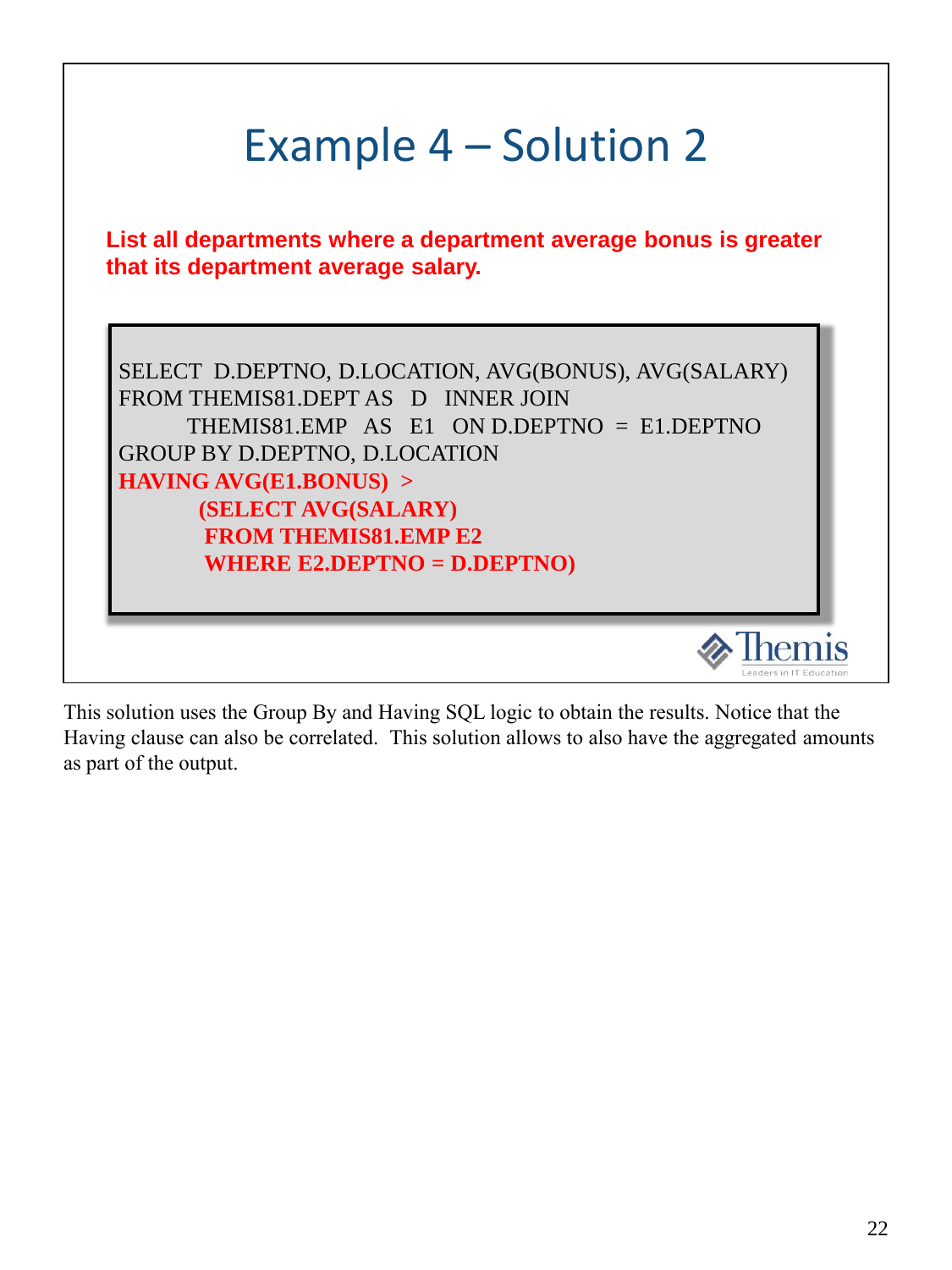| Example 4 – Solution 3                                                                                                                                                                                                                                                                      |
|---------------------------------------------------------------------------------------------------------------------------------------------------------------------------------------------------------------------------------------------------------------------------------------------|
| List all departments where a department average bonus is greater<br>that its department average salary.                                                                                                                                                                                     |
| <b>WITH X AS</b><br>(SELECT DEPTNO, AVG(BONUS) AS AVG_BONUS,<br><b>AVG(SALARY) AS AVG_SALARY</b><br><b>FROM EMP</b><br><b>GROUP BY DEPTNO)</b><br>SELECT D.DEPTNO, D.DEPTNAME, X.AVG_BONUS, X.AVG_SALARY<br>FROM DEPT D, X<br>WHERE X.AVG_BONUS > X.AVG_SALARY<br>$AND X.DEPTNO = D.DEPTNO$ |
|                                                                                                                                                                                                                                                                                             |

Solution 3 uses a Common Table Expression (CTE) where the averages are calculated ahead of time and materialized into a temp table that can the be used in a direct join to the DEPT table. This solution allows to also have the aggregated amounts as part of the output.

These are great example of result sets that need both detail data from a table along with aggregated data in each line.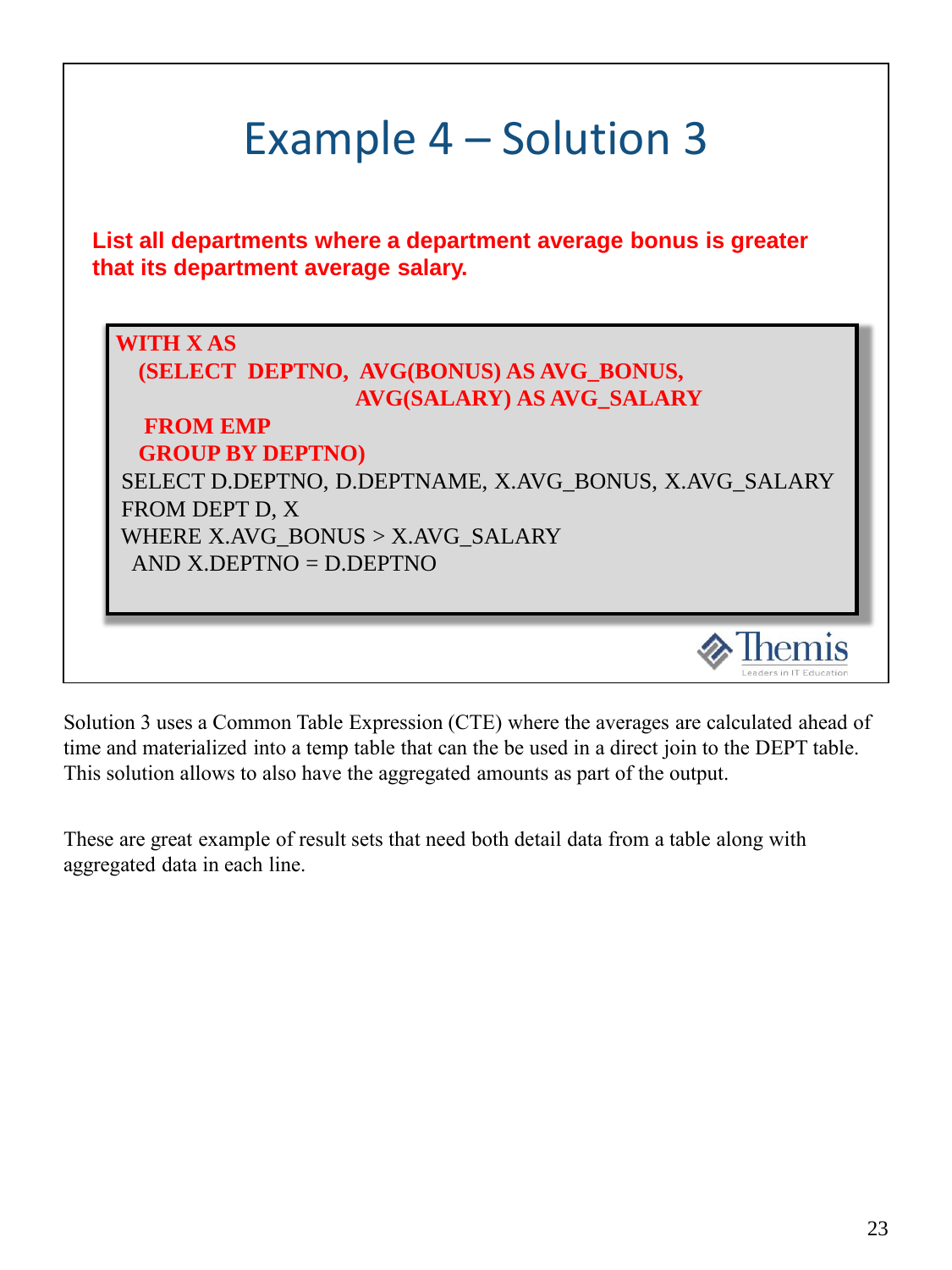|                                                                        |                                                                                              |                                                                                                                      |                                                                                   | <b>DB2 Explain</b>                                                                        |                                                                                                                        |                                                                                                 |                                                     |
|------------------------------------------------------------------------|----------------------------------------------------------------------------------------------|----------------------------------------------------------------------------------------------------------------------|-----------------------------------------------------------------------------------|-------------------------------------------------------------------------------------------|------------------------------------------------------------------------------------------------------------------------|-------------------------------------------------------------------------------------------------|-----------------------------------------------------|
| QUERYNO                                                                | QBLOCKNO                                                                                     | PROGNAME                                                                                                             | PLANNO                                                                            | METHOD                                                                                    | CREATOR                                                                                                                | <b>TNAME</b>                                                                                    | ACCESSTYPE                                          |
| $\overline{c}$<br>$\overline{c}$<br>$\overline{c}$<br>3<br>3<br>3<br>3 | 1<br>2<br>З<br>1<br>$\mathbf{1}$<br>$\mathbf{Z}$<br>1<br>1<br>$\mathsf{Z}$<br>$\overline{2}$ | DSNESM68<br>DSNESM68<br>DSNESM68<br>DSNESM68<br>DSNESM68<br>DSNESM68<br>DSNESM68<br>DSNESM68<br>DSNESM68<br>DSNESM68 | 1<br>$\overline{c}$<br>$\mathbf{1}$<br>1<br>$\overline{c}$<br>1<br>$\overline{c}$ | 7<br>8<br>8<br>0<br>$\overline{2}$<br>$\overline{\text{}}$<br>0<br>$\mathbf{1}$<br>8<br>З | THEMIS81<br><b>THEMIS81</b><br>THEMIS81<br>THEMIS81<br><b>THEMIS81</b><br>THEMIS81<br>THEMIS81<br>THEMIS81<br>THEMIS81 | DEPT<br><b>EMP</b><br><b>EMP</b><br>DEPT<br><b>EMP</b><br><b>EMP</b><br>Χ<br>DEPT<br><b>EMP</b> | $\mathsf R$<br>I<br>R<br>I<br>$\mathsf R$<br>I<br>R |
|                                                                        |                                                                                              | Notice the different access paths                                                                                    |                                                                                   |                                                                                           |                                                                                                                        |                                                                                                 | eaders in IT Education                              |

This is an example of the DB2 Explain output for the access paths chosen for each of the previous 3 queries. Notice each one is very different than the others.

Notice the 'X' table. This is the CTE name given in solution 3. By seeing this table name in the DB2 Explain output tells us that the table will be materialized.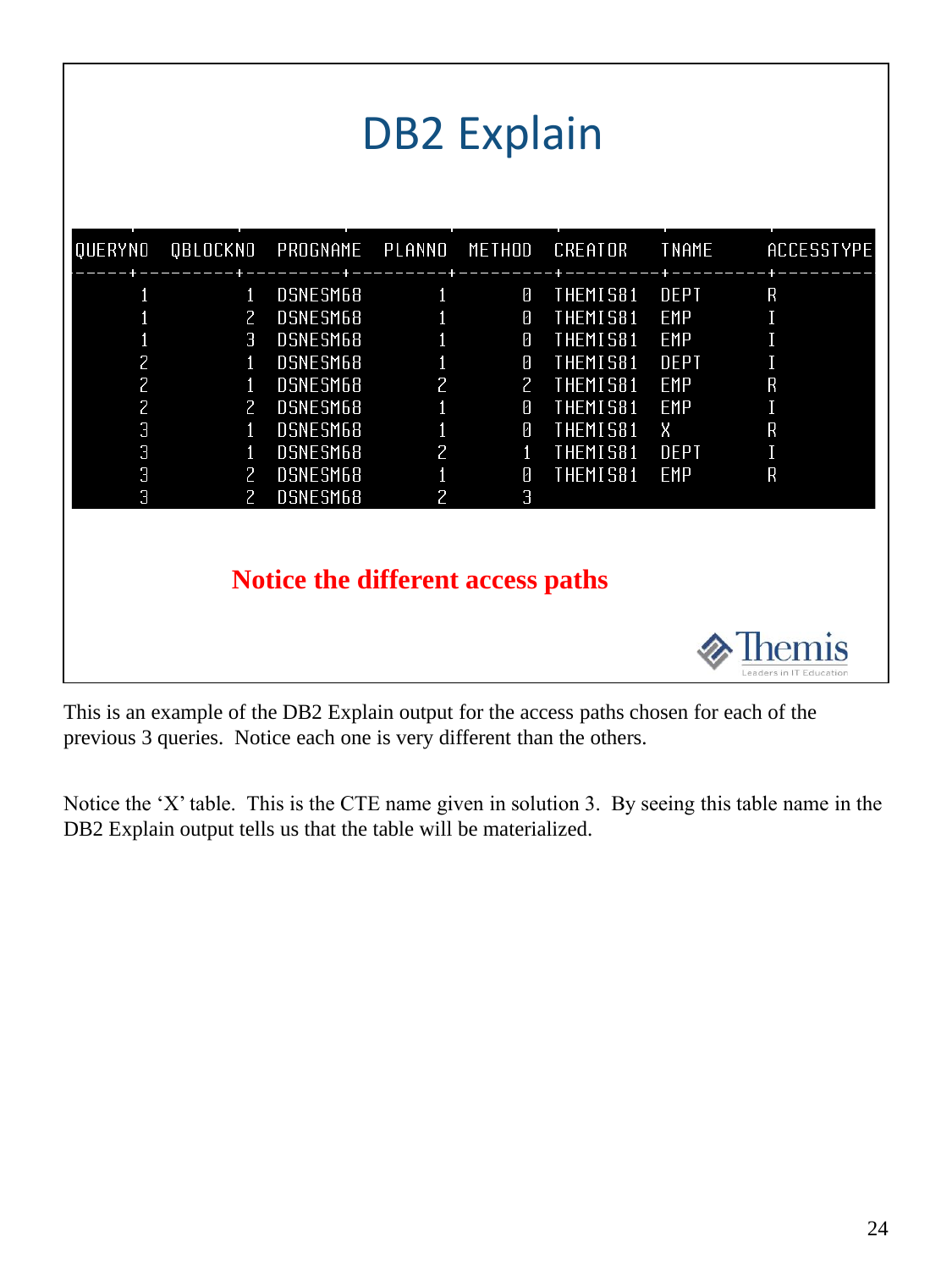|                                                             |                                                     |                                                       | <b>Optimizer Costing</b> |                                                         |
|-------------------------------------------------------------|-----------------------------------------------------|-------------------------------------------------------|--------------------------|---------------------------------------------------------|
| FROM DSN_STATEMNT_TABLE<br>ORDER BY QUERYNO<br>WITH UR<br>ÿ |                                                     | SELECT QUERYNO, COST_CATEGORY, PROCMS, PROCSU, REASON |                          |                                                         |
| QUERYNO COST CATEGORY                                       |                                                     | PROCMS                                                |                          | PROCSU REASON                                           |
| $1 \quad$<br>$2^{\circ}$<br>3                               | $\theta$<br>$\mathbf{B}$<br>$\overline{\mathsf{B}}$ | 11<br>5461                                            | 11                       | 2671439 2606281 HAVING CLAUSE<br>5328 TABLE CARDINALITY |
|                                                             |                                                     |                                                       |                          |                                                         |
|                                                             |                                                     |                                                       |                          | Leaders in IT Education                                 |

This is the guesstimated runtime costs for the previous 3 queries. Notice big differences in costing numbers.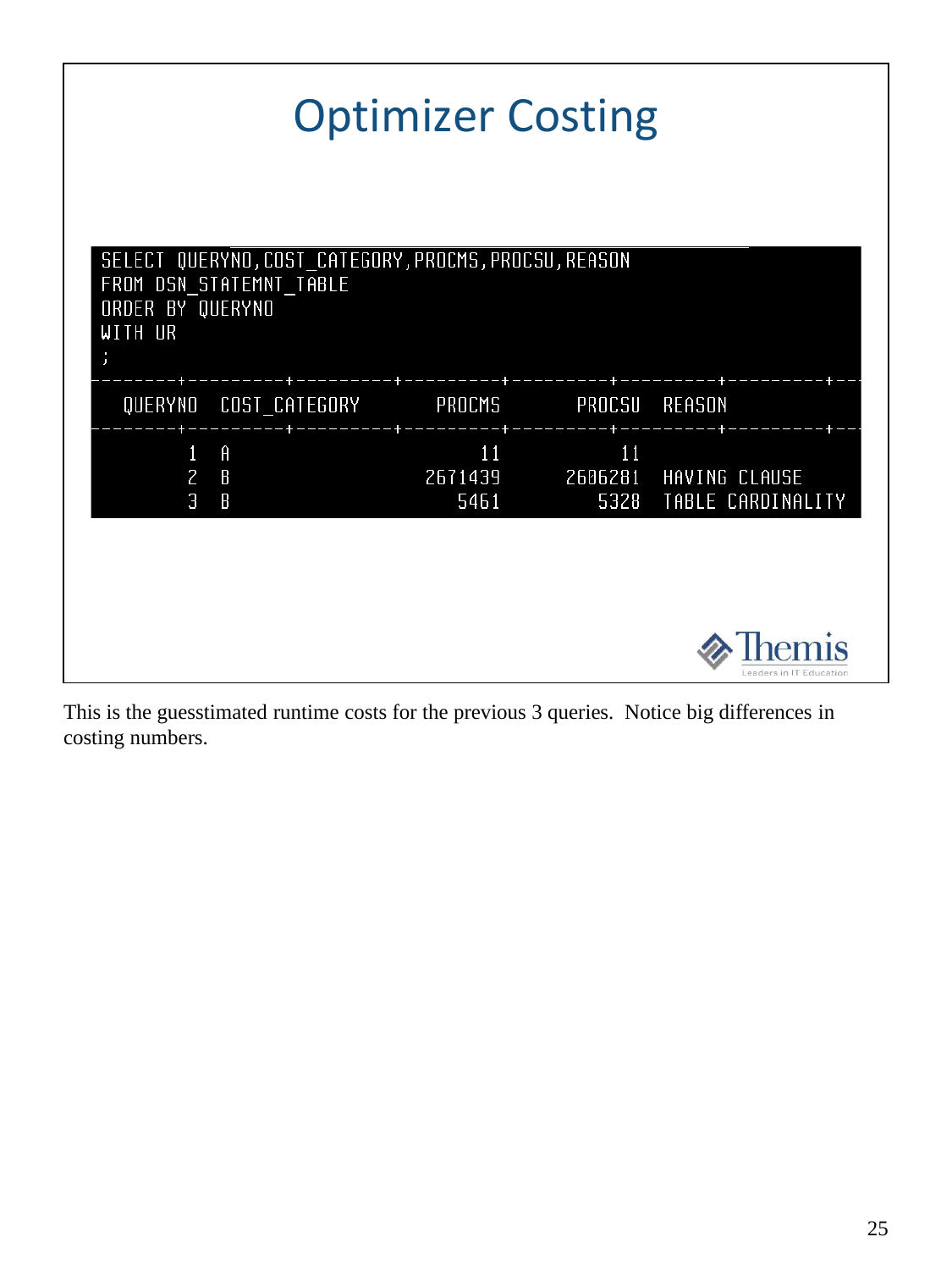

This is very typical programming logic for any relational database where you need to know the rows in 1 table where the primary key id not in another table: 3 ways to do this (NOT IN, NOT EXISTS, ANTI JOIN) .

This is an example of the 'NOT IN' logic.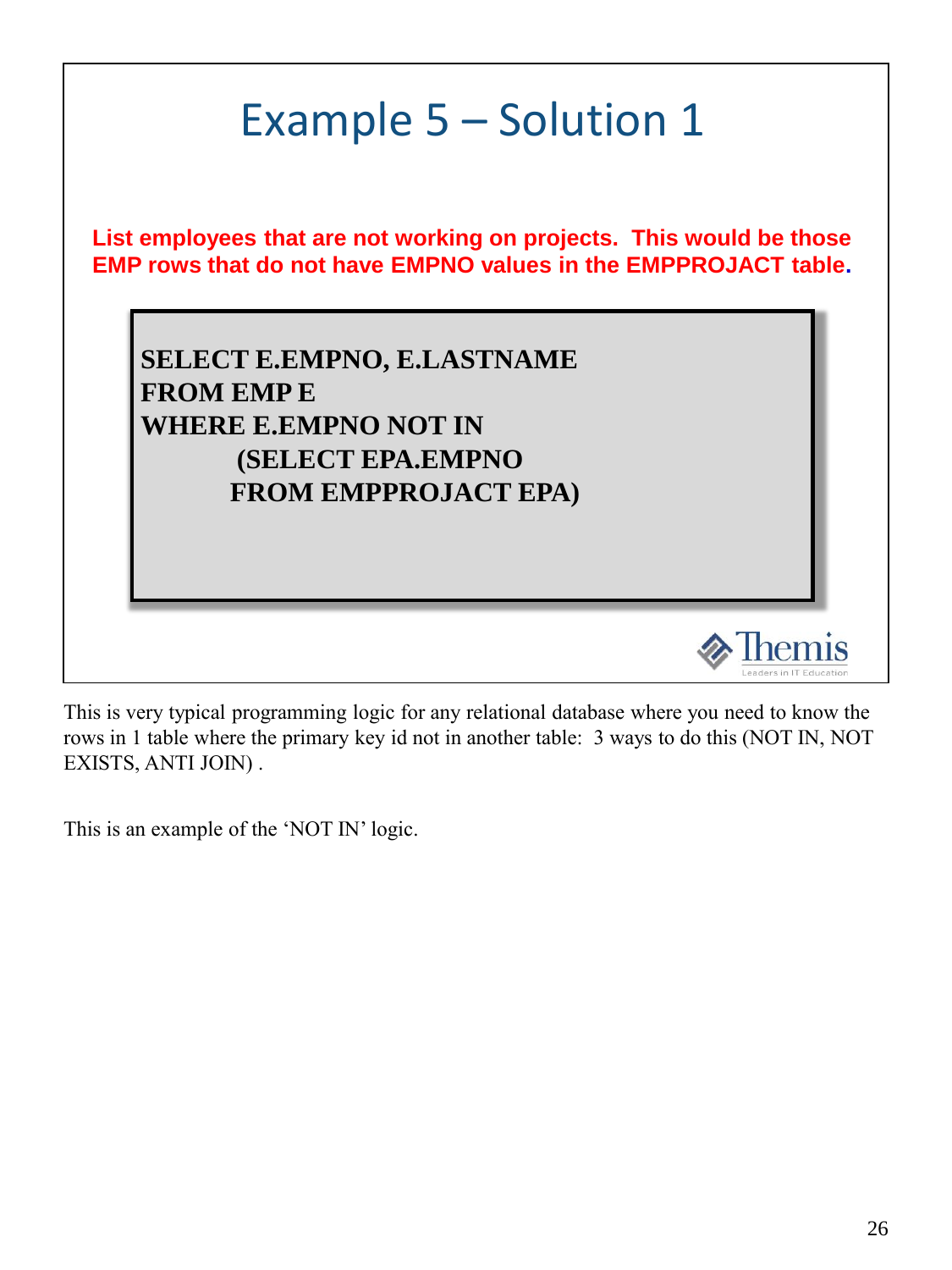

Solution 2 shows the 'NOT EXISTS' correlated subquery way to code for the results.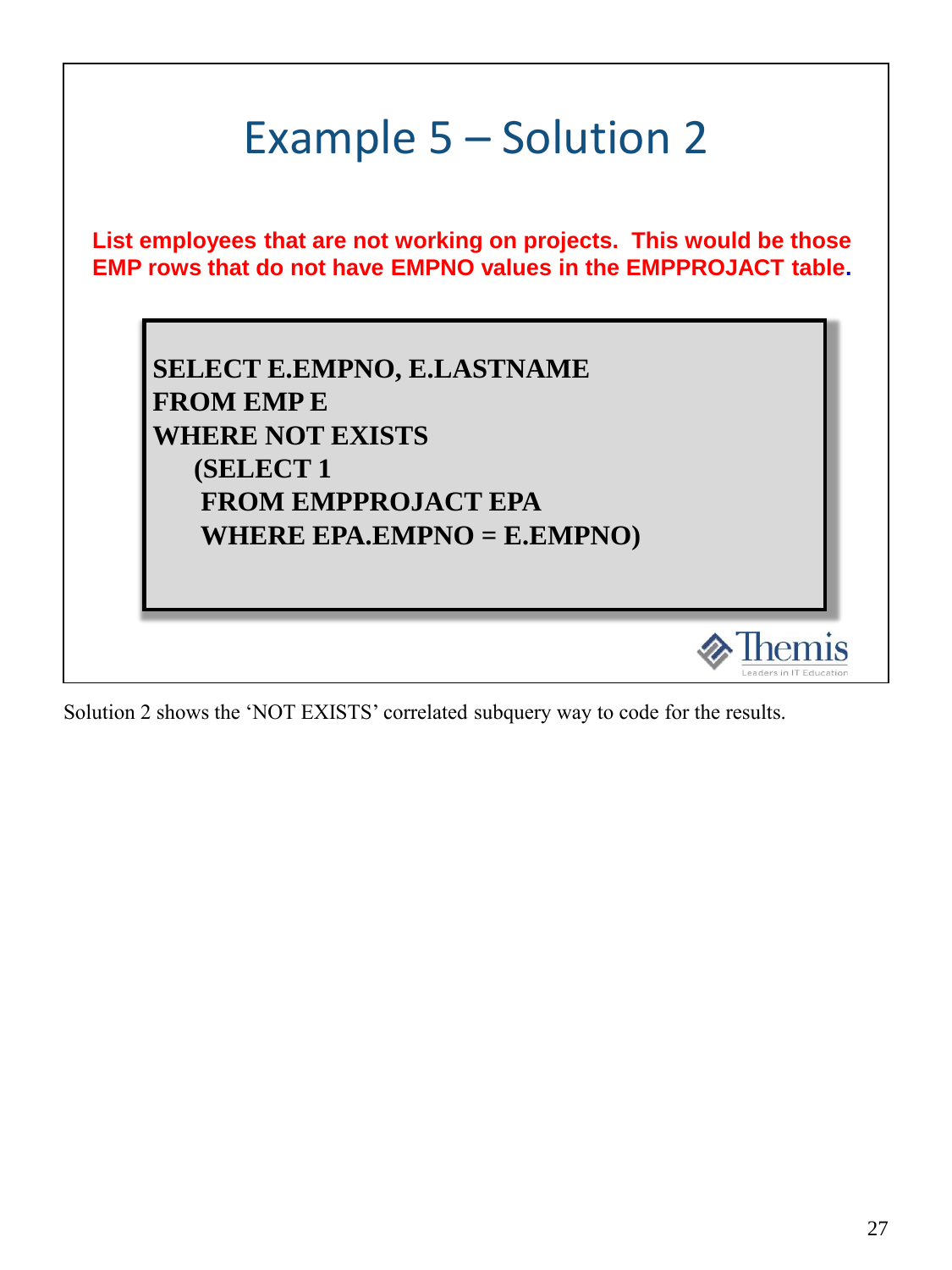

Solution 3 is called the 'ANTI JOIN' where you code up an outer join, and then ask for the rows from the null supplying table where the joined column in null. This specifies that a particular join key was not found on the other table.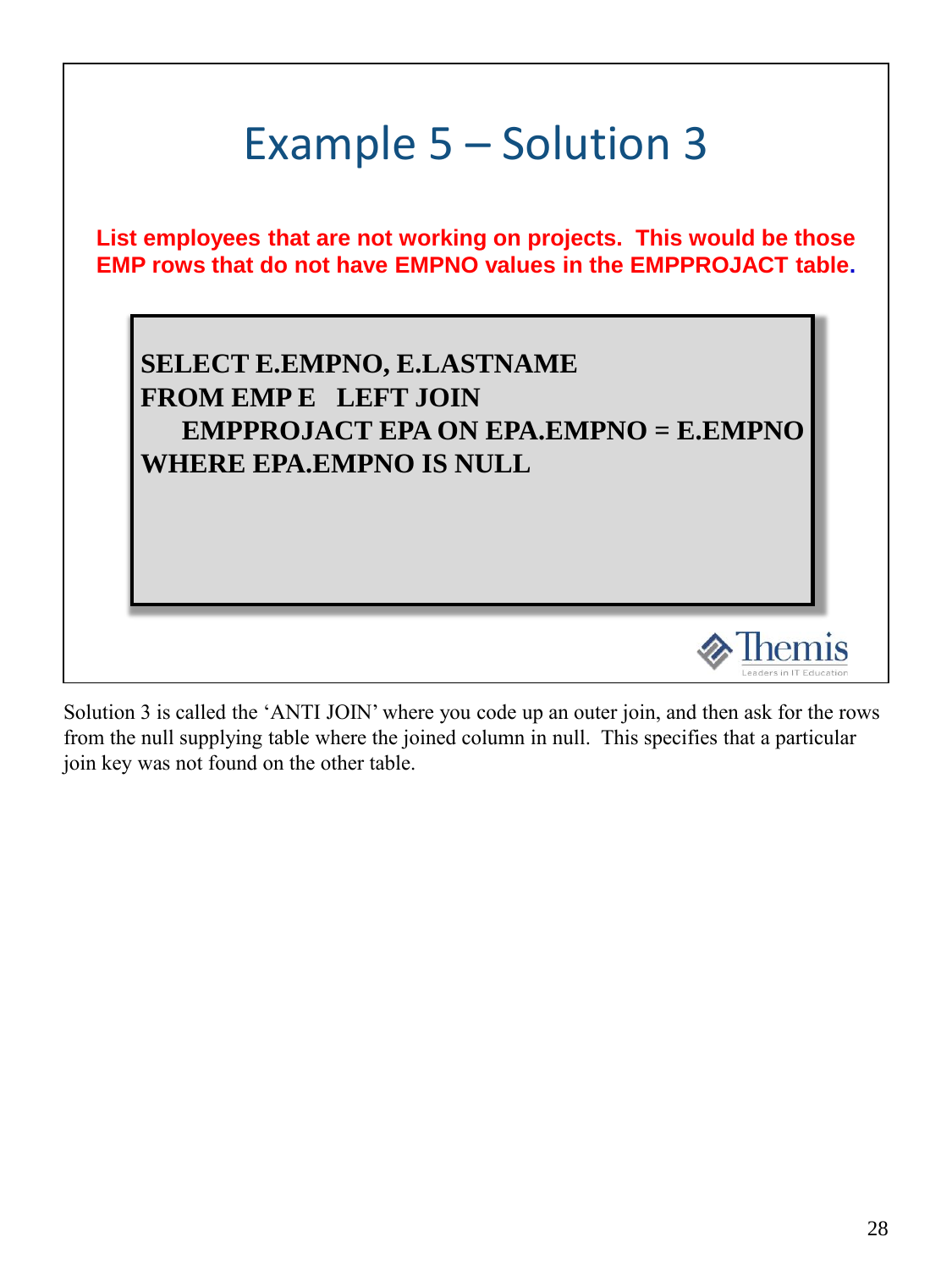

One more solution using one of the newer SQL SET operation EXCEPT/EXCEPT ALL. What in the first output is an exception to what is

in the second output.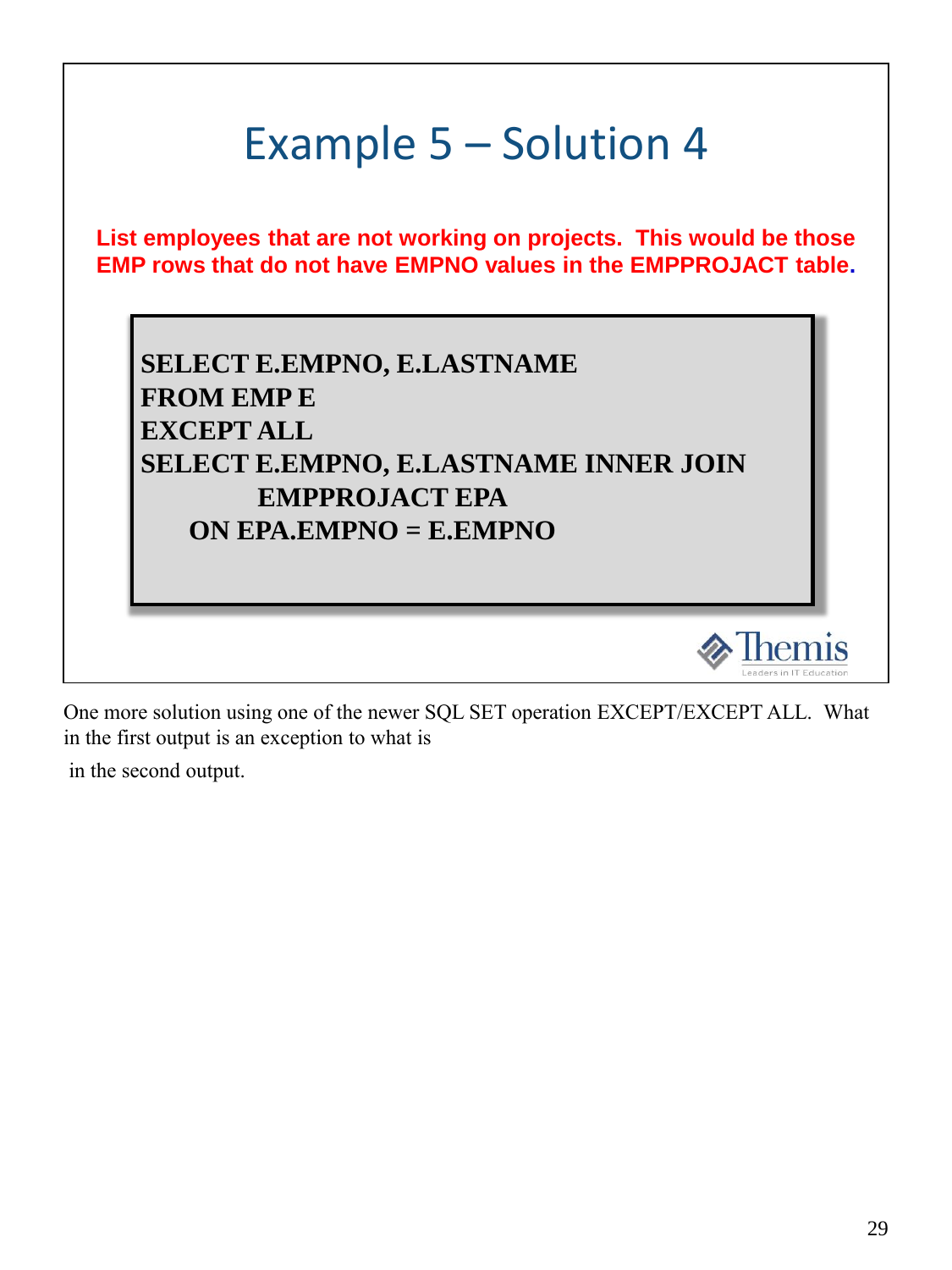|                  | <b>Optimizer Costing</b> |                                 |                                 |
|------------------|--------------------------|---------------------------------|---------------------------------|
|                  | QUERYNO COST CATEGORY    | PROCMS                          | PROCSU                          |
| 1<br>2<br>З<br>4 | Ĥ<br>Ĥ<br>Ĥ<br>Ĥ         | 5931<br>27330<br>17222<br>35040 | 5083<br>23419<br>14758<br>30026 |
|                  |                          |                                 | eaders in IT Education          |

And with different access paths comes different costing numbers.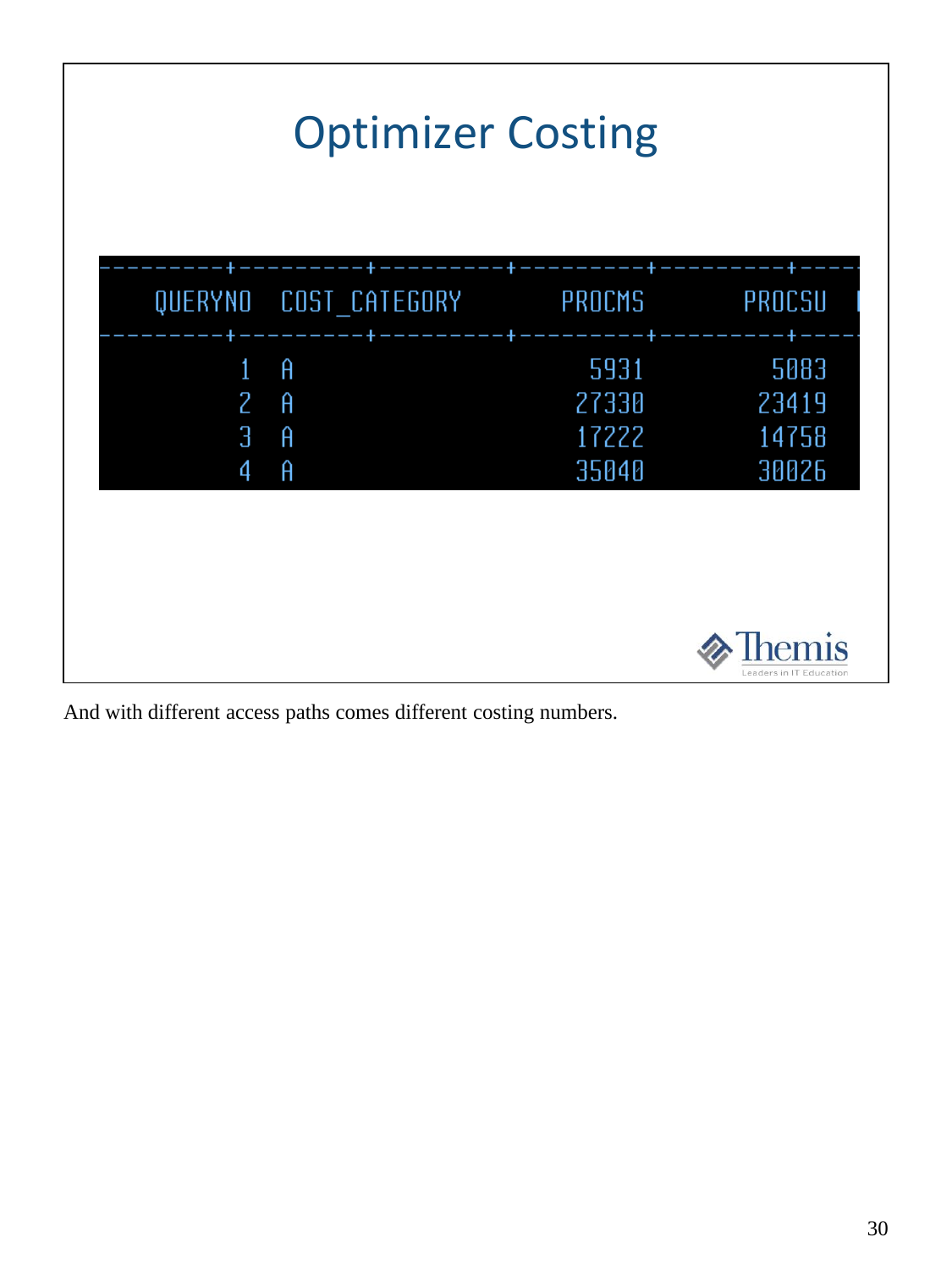

Another very common programming task with tables that contain multiple rows with the same key value, but are different based on a timestamp column.

Programming logic typically wants us to get the most current row (Max Timestamp column). This screen 2 different ways to code for this.

Works well with multiple join fields, or max number of other fields, or getting the min instead too… If you have a possibility of multiple max dates or timestamps containing same values, you can use a second field to narrow it down in the AND clause.

For example: Table EMP2 contains duplicate rows with an UPD\_TSP column. SELECT EMPNO, UPD\_TSP FROM EMP2 T1 WHERE T1.EMPNO = '000010' AND T1.UPD  $TSP =$ (SELECT MAX(T2.UPD\_TSP) FROM EMP2 T2 WHERE T2.EMPNO = T1.EMPNO) ; SELECT T1.EMPNO, T1.UPD\_TSP FROM EMP2 T1 LEFT JOIN EMP2 T2 ON T1.UPD\_TSP < T2.UPD\_TSP AND T1.EMPNO = T2.EMPNO WHERE T1.EMPNO = '000010' AND T2.UPD\_TSP IS NULL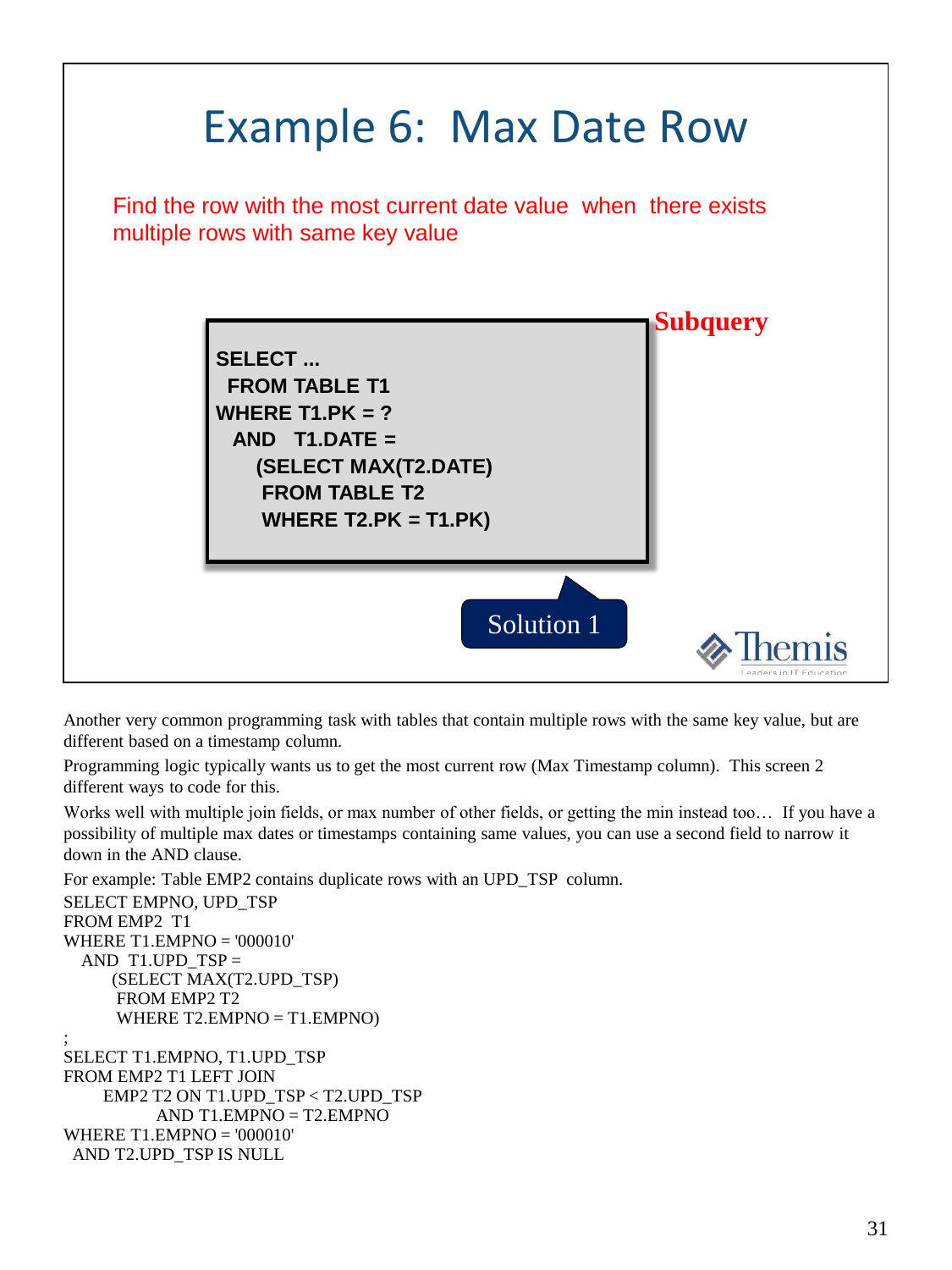

Another very common programming task with tables that contain multiple rows with the same key value, but are different based on a timestamp column.

Programming logic typically wants us to get the most current row (Max Timestamp column). This screen 2 different ways to code for this.

Works well with multiple join fields, or max number of other fields, or getting the min instead too… If you have a possibility of multiple max dates or timestamps containing same values, you can use a second field to narrow it down in the AND clause.

For example: Table EMP2 contains duplicate rows with an UPD\_TSP column. SELECT EMPNO, UPD\_TSP FROM EMP2 T1 WHERE T1.EMPNO = '000010' AND T1.UPD\_TSP  $=$ (SELECT MAX(T2.UPD\_TSP) FROM EMP2 T2 WHERE  $T2$ . EMPNO = T1. EMPNO) ; SELECT T1.EMPNO, T1.UPD\_TSP

```
FROM EMP2 T1 LEFT JOIN 
    EMP2 T2 ON T1.UPD_TSP < T2.UPD_TSP 
          AND T1.EMPNO = T2.EMPNO
WHERE T1.EMPNO = '000010' 
 AND T2.UPD_TSP IS NULL 
;
```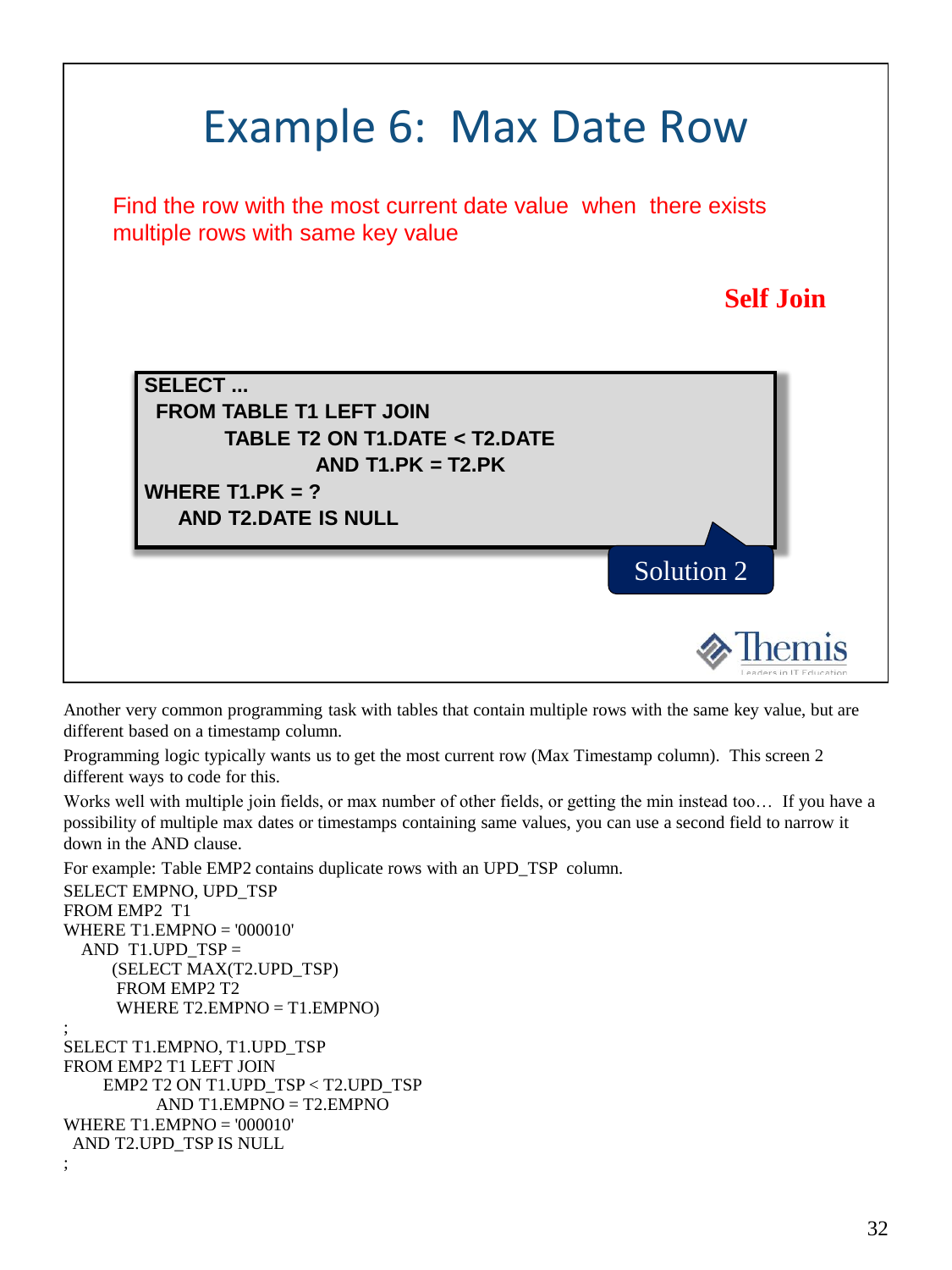|                                                  | <b>Solution 1: Scalar Fullselect in the SELECT</b> |                    |                      |                                 |                                                                                                 |
|--------------------------------------------------|----------------------------------------------------|--------------------|----------------------|---------------------------------|-------------------------------------------------------------------------------------------------|
| <b>FROM EMP E1</b><br>WHERE E1.DEPTN $O <$ 'D01' |                                                    |                    |                      |                                 |                                                                                                 |
|                                                  |                                                    |                    |                      |                                 |                                                                                                 |
| <b>EMPNO</b>                                     | LASTNAME                                           | <b>DEPTNO</b>      | <b>SALARY</b>        |                                 |                                                                                                 |
|                                                  |                                                    |                    |                      | AVG SAL                         |                                                                                                 |
| 000120<br>000110                                 | O'CONNELL                                          | A00<br>A00         | 29250.00             | 45312.50<br>45312.50            |                                                                                                 |
| 000011                                           | <b>LUCCHESI</b><br><b>HAAS</b>                     | A00                | 46500.00             | 45312.50                        |                                                                                                 |
| 000010                                           | <b>HAAS</b>                                        | A00                | 52750.00<br>52750.00 | 45312.50                        |                                                                                                 |
| 000020                                           | <b>THOMPSON</b>                                    | <b>B01</b>         | 41250.00             | 41250.00                        |                                                                                                 |
| 000030                                           | <b>KWAN</b>                                        | CO1                | 38250.00             | 30156.66                        |                                                                                                 |
| 000140                                           | <b>NICHOLLS</b>                                    | CO1                | 28420.00             | 30156.66                        |                                                                                                 |
|                                                  |                                                    | <b>FROM EMP E2</b> |                      | (SELECT DEC(AVG(E2.SALARY),7,2) | SELECT E1.EMPNO, E1.LASTNAME, E1.DEPTNO, E1.SALARY,<br>WHERE E2.DEPTNO = $E1.DEPTNO$ AS AVG_SAL |

Another way is using the newer PARTITION BY clause:

л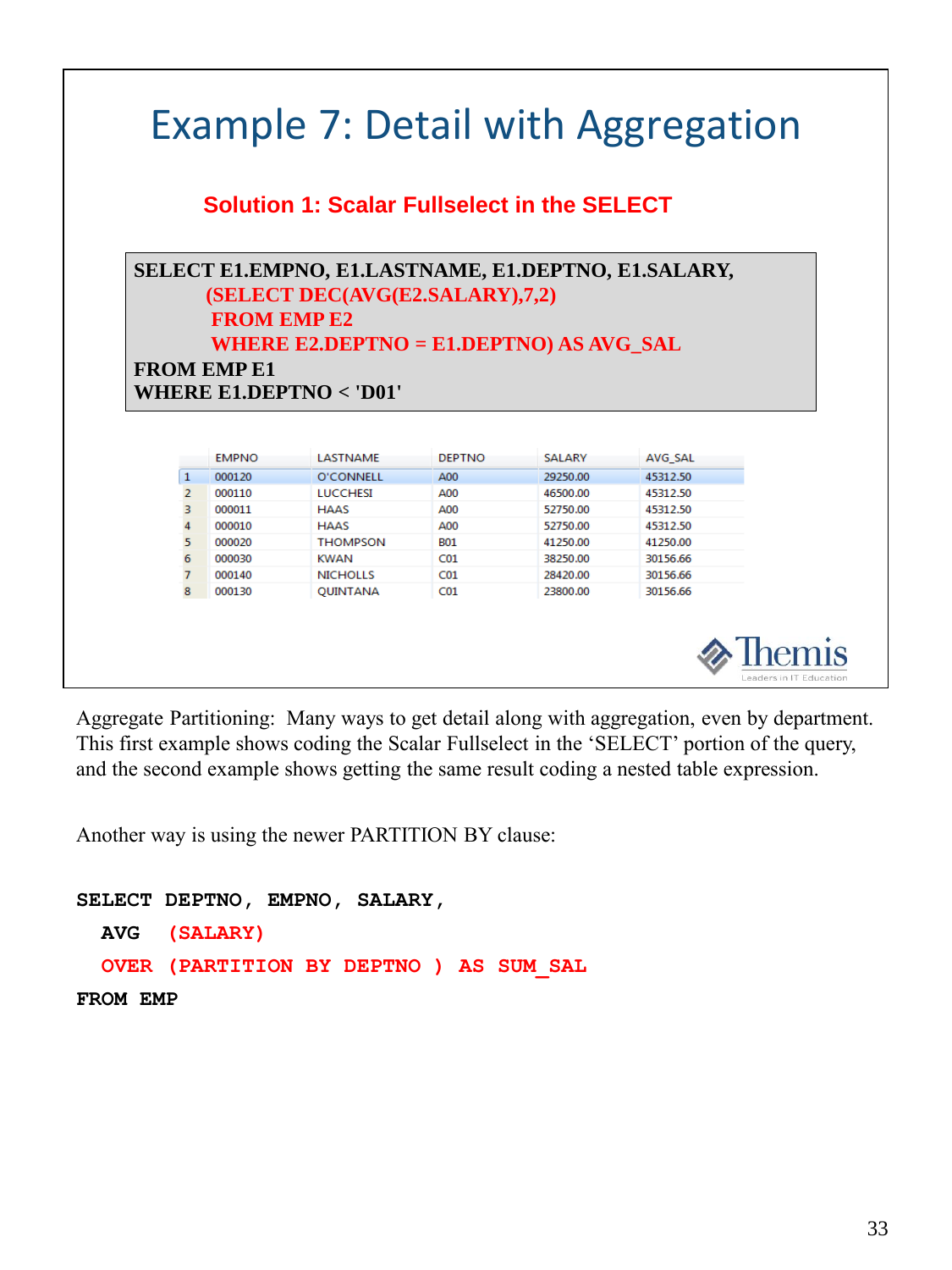|                               |                  | <b>Solution 2: Table Expression</b>             |               |               |                      |  |
|-------------------------------|------------------|-------------------------------------------------|---------------|---------------|----------------------|--|
|                               |                  | SELECT E.EMPNO, E.LASTNAME, E.DEPTNO, E.SALARY, |               |               |                      |  |
|                               | X.AVG_SAL        |                                                 |               |               |                      |  |
|                               |                  |                                                 |               |               |                      |  |
|                               | FROM EMPE,       |                                                 |               |               |                      |  |
|                               |                  | (SELECT DEPTNO, DEC(AVG(SALARY),7,2) AS AVG_SAL |               |               |                      |  |
|                               | <b>FROM EMP</b>  |                                                 |               |               |                      |  |
|                               |                  |                                                 |               |               |                      |  |
|                               |                  |                                                 |               |               |                      |  |
|                               |                  | WHERE DEPTNO $<$ 'D01'                          |               |               |                      |  |
|                               |                  |                                                 |               |               |                      |  |
|                               |                  | <b>GROUP BY DEPTNO) AS X</b>                    |               |               |                      |  |
|                               |                  | WHERE E.DEPTNO $<$ 'D01'                        |               |               |                      |  |
|                               |                  | AND E.DEPTNO = $X.DEPTNO$                       |               |               |                      |  |
|                               |                  |                                                 |               |               |                      |  |
|                               | <b>EMPNO</b>     | LASTNAME                                        | <b>DEPTNO</b> | <b>SALARY</b> |                      |  |
|                               |                  |                                                 |               | 29250.00      | AVG SAL              |  |
| $\mathbf{1}$<br>$\mathcal{P}$ | 000120<br>000110 | O'CONNELL<br><b>LUCCHEST</b>                    | A00<br>A00    | 46500.00      | 45312.50<br>45312.50 |  |
| 3.                            | 000011           | HAAS                                            | A00           | 52750.00      | 45312.50             |  |
| 4                             | 000010           | <b>HAAS</b>                                     | A00           | 52750.00      | 45312.50             |  |
| 5                             | 000020           | <b>THOMPSON</b>                                 | <b>B01</b>    | 41250.00      | 41250.00             |  |
| 6                             | 000030           | <b>KWAN</b>                                     | CO1           | 38250.00      | 30156.66             |  |
| $\overline{7}$                | 000140           | <b>NICHOLLS</b>                                 | CO1           | 28420.00      | 30156.66             |  |

Another way is using the newer PARTITION BY clause: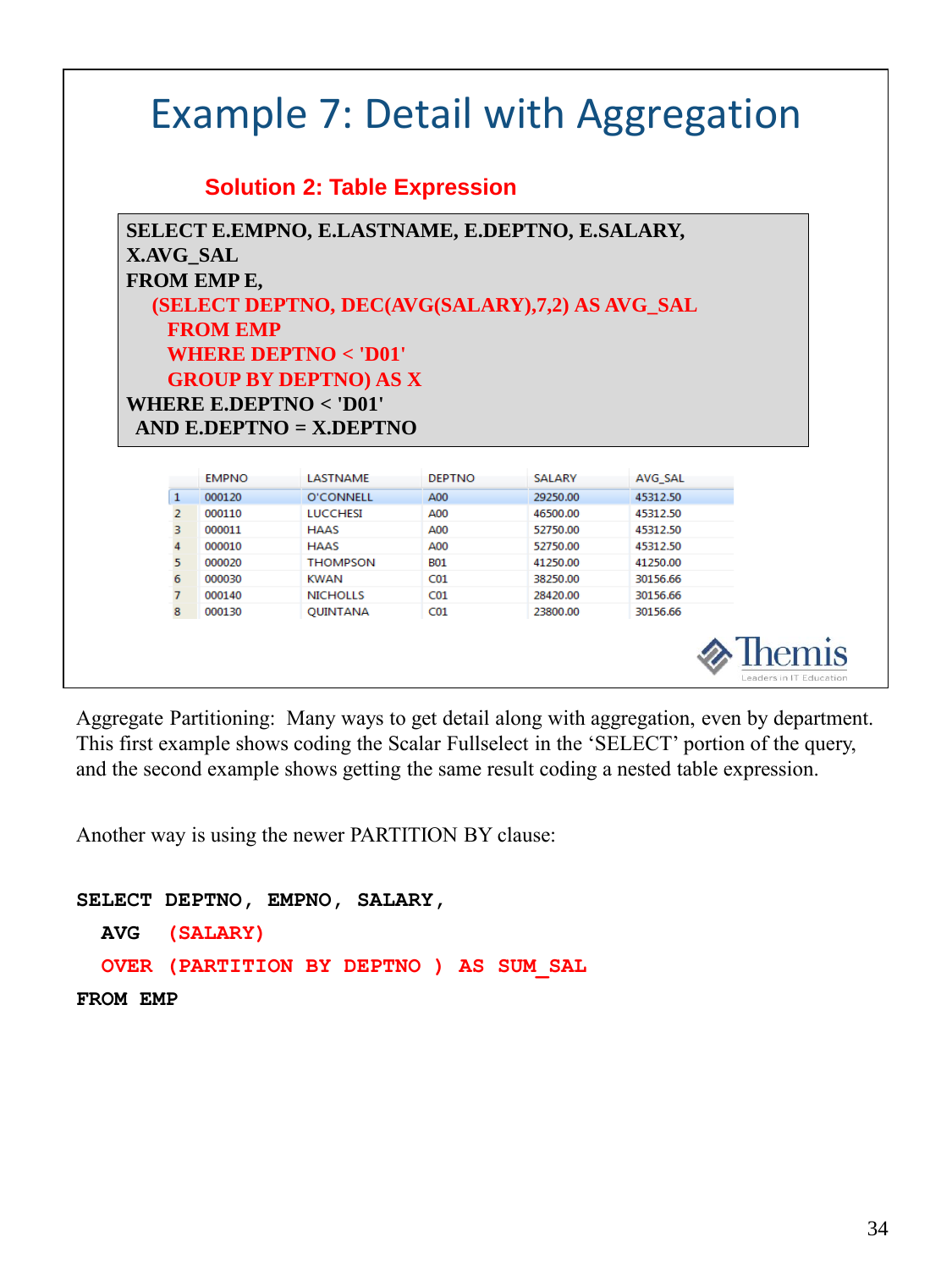|                |                 | <b>Solution 3: Partition By</b>                                                                                 |                 |               |                     |
|----------------|-----------------|-----------------------------------------------------------------------------------------------------------------|-----------------|---------------|---------------------|
|                | <b>FROM EMP</b> | SELECT LASTNAME, DEPTNO, SALARY,<br>DEC(AVG(SALARY) OVER (PARTITION BY DEPTNO), 7, 2)<br>WHERE DEPTNO $<$ 'D01' |                 |               | AS AVGSAL           |
|                |                 |                                                                                                                 |                 |               |                     |
|                | <b>EMPNO</b>    | <b>LASTNAME</b>                                                                                                 | <b>DEPTNO</b>   | <b>SALARY</b> |                     |
| 1              | 000120          | <b>O'CONNELL</b>                                                                                                | A00             | 29250.00      | AVG_SAL<br>45312.50 |
| $\overline{2}$ | 000110          | <b>LUCCHESI</b>                                                                                                 | A00             | 46500.00      | 45312.50            |
| 3              | 000011          | <b>HAAS</b>                                                                                                     | A00             | 52750.00      | 45312.50            |
| 4              | 000010          | <b>HAAS</b>                                                                                                     | A00             | 52750.00      | 45312.50            |
| 5              | 000020          | <b>THOMPSON</b>                                                                                                 | <b>B01</b>      | 41250.00      | 41250.00            |
| 6              | 000030          | <b>KWAN</b>                                                                                                     | CO1             | 38250.00      | 30156.66            |
| $\overline{7}$ | 000140          | <b>NICHOLLS</b>                                                                                                 | CO <sub>1</sub> | 28420.00      | 30156.66            |

Another way is using the newer PARTITION BY clause: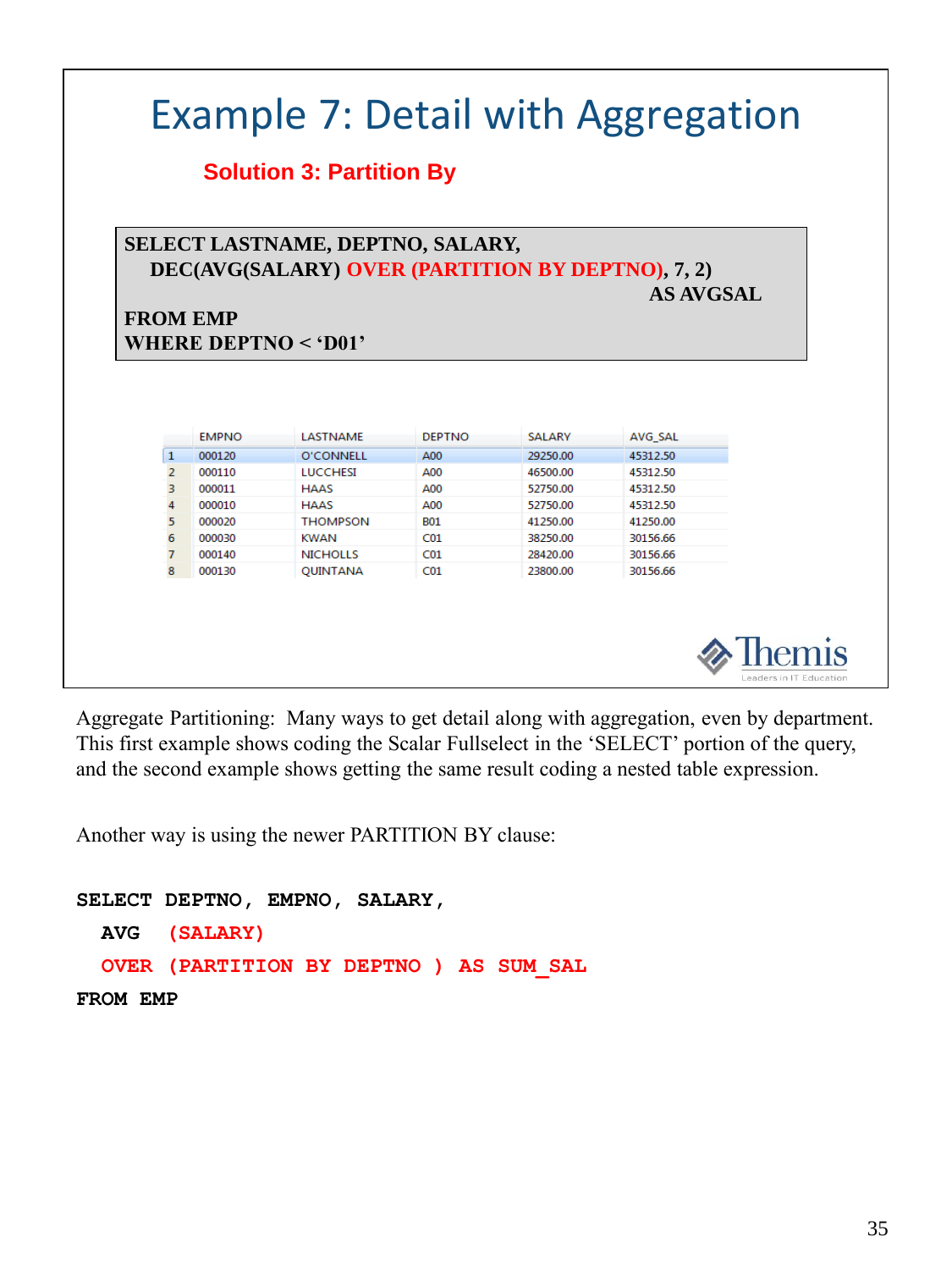|                 | <b>Example 7: Detail with Aggregation</b><br>Sometimes can be done with a join.<br>Different query than previous ones.                                            |                 |                            |  |
|-----------------|-------------------------------------------------------------------------------------------------------------------------------------------------------------------|-----------------|----------------------------|--|
|                 | SELECT D.DEPTNO, D.DEPTNAME, AVG(SALARY) AS AVG_SAL<br><b>FROM DEPT D LEFT OUTER JOIN</b><br>EMP E ON D.DEPTNO = E.DEPTNO<br><b>GROUP BY D.DEPTNO, D.DEPTNAME</b> |                 |                            |  |
|                 | <b>DEPTNAME</b>                                                                                                                                                   | <b>LOCATION</b> | <b>MAXSAL</b>              |  |
| 1               | SPIFFY COMPUTER SERVICE DIV.                                                                                                                                      |                 | 52750.00                   |  |
| $\mathbf{2}$    | PLANNING                                                                                                                                                          |                 | 41250.00                   |  |
| $\overline{3}$  | <b>INFORMATION CENTER</b>                                                                                                                                         |                 | 38250.00                   |  |
| $\overline{4}$  | <b>DEVELOPMENT CENTER</b>                                                                                                                                         |                 | <b>NULL</b>                |  |
| 5               | <b>MANUFACTURING SYSTEMS</b>                                                                                                                                      |                 | 32250.00                   |  |
| 6               | <b>ADMINISTRATION SYSTEMS</b>                                                                                                                                     |                 | 36170.00                   |  |
| $\overline{7}$  | <b>SUPPORT SERVICES</b>                                                                                                                                           |                 | 40175.00                   |  |
| 8               | <b>OPERATIONS</b>                                                                                                                                                 |                 | 29750.00                   |  |
| 9               | SOFTWARE SUPPORT                                                                                                                                                  |                 | 26150.00                   |  |
|                 | <b>BRANCH OFFICE F2</b>                                                                                                                                           |                 | <b>NULL</b>                |  |
| 10 <sup>1</sup> | <b>BRANCH OFFICE G2</b>                                                                                                                                           |                 | <b>NULL</b><br><b>NULL</b> |  |
| 11              | <b>BRANCH OFFICE H2</b><br><b>BRANCH OFFICE I2</b>                                                                                                                |                 | <b>NULL</b>                |  |
| $12-12$         |                                                                                                                                                                   |                 |                            |  |
| 13 <sup>7</sup> |                                                                                                                                                                   |                 | <b>NULL</b>                |  |

Another way is using the newer PARTITION BY clause: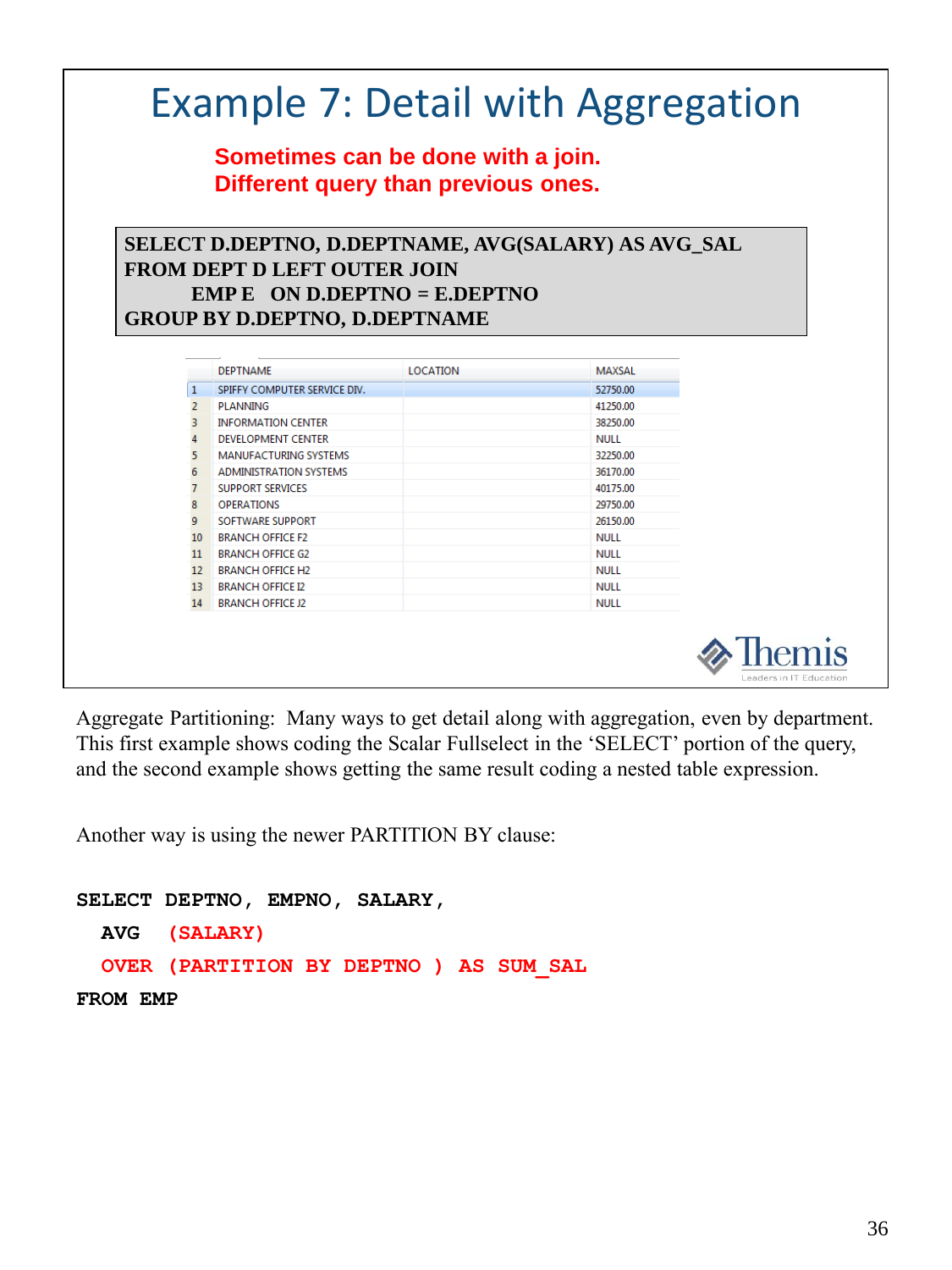

V11 sparse index processing is similar to hash joining on other platforms (Db2 LUW, SQL Server, Oracle). This is usually a good thing that the optimizer chooses. The index is built with hashed values in memory (called In-Memory-Data-Cache). Could overflow to a work file if the entries in the sparse index are too many that overflows the MXDTCACH setting.

The Sparse index gets built at runtime, with the hash matching join being faster than index lookups on the inner table of the nested loop join. Especially if the join has enough rows from the outer to inner to "pay back" the build / cost of the sparse index/hash.

This helps especially with table expressions that get 'materialized'. Always look in the explain to see if an index was built.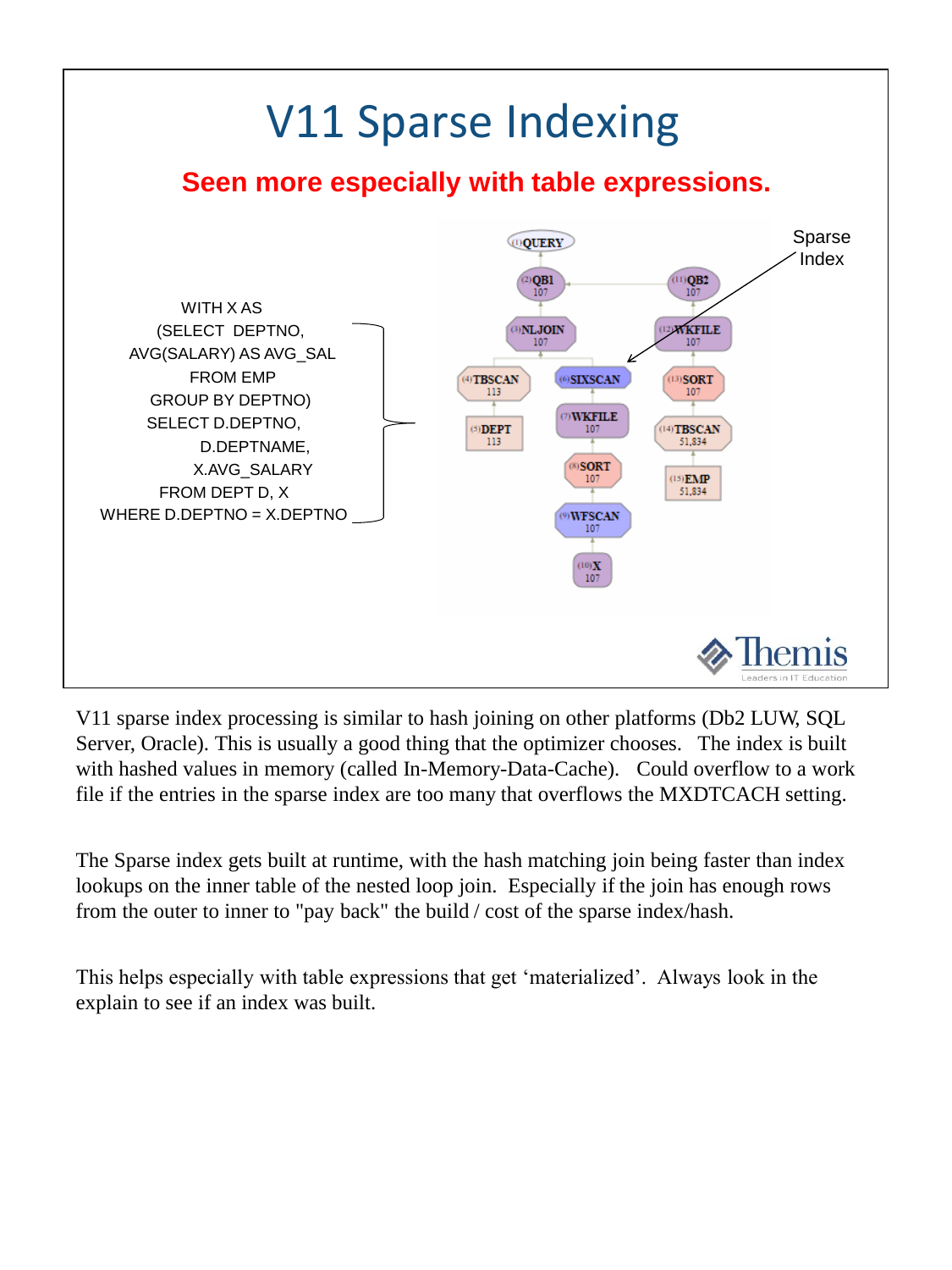Thank you for allowing me to share some of my experience and knowledge today!

#### *Tony Andrews tandrews@themisinc.com*

- I hope that you learned something new today
- I hope that you are a little more inspired when it comes to SQL coding and performance tuning